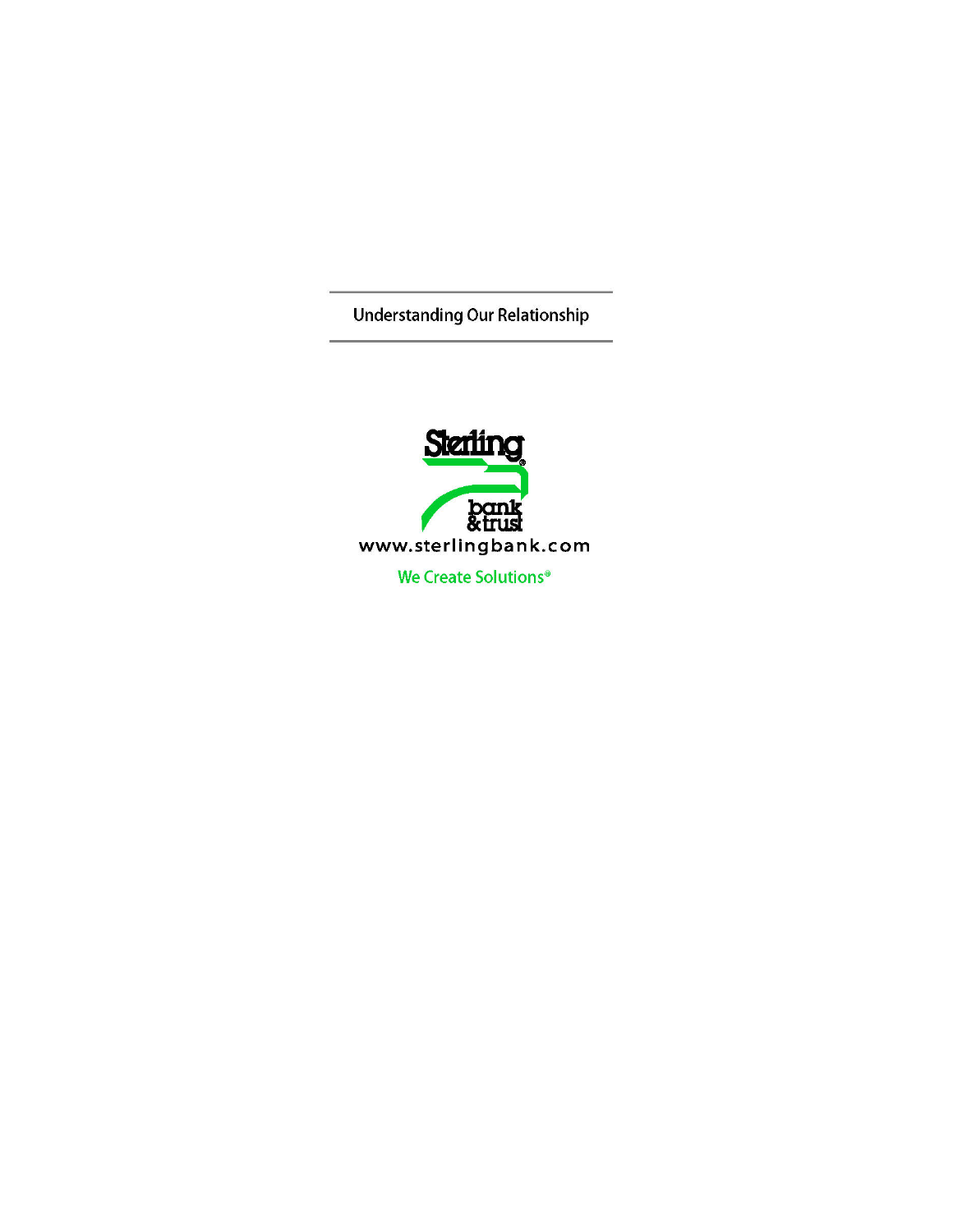# **TABLE OF CONTENTS**

#### **TERMS AND CONDITIONS OF YOUR DEPOSIT ACCOUNT**

USA Patriot Act Agreement Liability Deposits Withdrawals Understanding and Avoiding Overdraft and Nonsufficient Funds (NSF) Fees Chexsystems Notice of Negative Information Ownership of Account and Beneficiary Designation Business, Organization and Association Accounts Stop Payments Amendments and Termination **Notices Statements** Account Transfer Direct Deposits Temporary Account Agreement Setoff Authorized Signer Agent Restrictive Legends or Indorsements Facsimile Signatures Check Processing Check Cashing Fictitious Business Name Accounts Indorsements Unclaimed Property Notice Death or Incompetence Fiduciary Accounts Legal Actions Affecting Your Account Account Security Monitoring and Recording Telephone Calls and Consent to Receive Communications Claim of Loss Address or Name Changes Resolving Account Disputes ACH and Wire Transfers FDIC Insurance Unclaimed Property Cash Transaction Reporting Backup Withholding/TIN Certification Check Storage and Copies Truncation, Substitute Checks, and Other Check Images Unlawful Internet Gambling Notice International ACH Transactions **ELECTRONIC FUNDS TRANSFERS YOUR RIGHTS AND RESPONSIBILITIES YOUR ABILITY TO WITHDRAW FUNDS TRUTH-IN-SAVINGS DISCLOSURE** Personal Checking Account Statement Savings Account Personal Money Market Account

Business Checking Account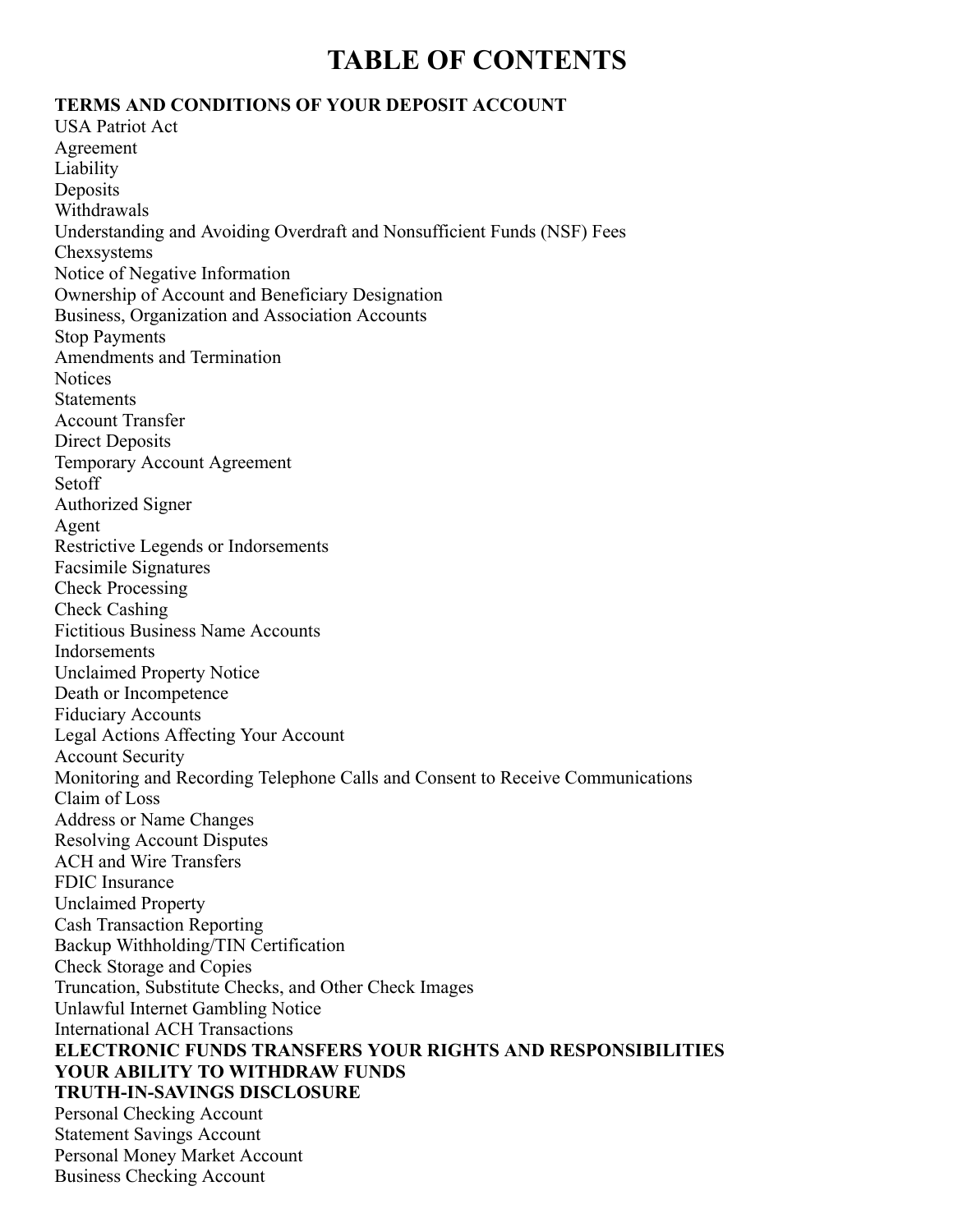# **TERMS AND CONDITIONS OF YOUR DEPOSIT ACCOUNT**

## **USA PATRIOT ACT - Customer Identification Requirements**

In accordance with Section 326 of the USA Patriot Act, applicants for new accounts are requested to provide current picture identification that verifies identity including name, address and other identifying information. Other identifying information may include your occupation, or your former occupation if you are retired or not working, or your citizenship.

In some cases, identification or other identifying information will be requested for current account holders if original documentation was not obtained with the opening of the account. In all cases, protection of our customers' identity and confidentiality is our pledge to you.

We proudly support all efforts to protect and maintain the security of our customers and our country.

**AGREEMENT -** This document, along with any other documents we give you pertaining to your account(s), is a contract that establishes rules which control your account(s) with us. Please read this carefully and retain it for future reference. If you sign the signature card or open or continue to use the account, you agree to these rules. You will receive a separate schedule of rates, qualifying balances, and fees if they are not included in this document. If you have any questions, please call us.

This agreement is subject to applicable federal laws, the laws of the state of the branch in which your account is located and other applicable rules such as the operating letters of the Federal Reserve Banks and payment processing system rules (except to the extent that this agreement can and does vary such rules or laws). The body of state and federal law that governs our relationship with you, however, is too large and complex to be reproduced here. The purpose of this document is to:

- 1. summarize some laws that apply to common transactions;
- 2. establish rules to cover transactions or events which the law does not regulate;
- 3. establish rules for certain transactions or events which the law regulates but permits variation by agreement; and
- 4. give you disclosures of some of our policies to which you may be entitled or in which you may be interested.

If any provision of this document is found to be unenforceable according to its terms, all remaining provisions will continue in full force and effect. We may permit some variations from our standard agreement, but we must agree to any variation in writing either on the signature card for your account or in some other document. Nothing in this document is intended to vary our duty to act in good faith and with ordinary care when required by law.

As used in this document the words "we," "our," and "us" mean the financial institution and the words "you" and "your" mean the account holder(s) and anyone else with the authority to deposit, withdraw, or exercise control over the funds in the account. However, this agreement does not intend, and the terms "you" and "your" should not be interpreted, to expand an individual's responsibility for an organization's liability. If this account is owned by a corporation, partnership or other organization, individual liability is determined by the laws generally applicable to that type of organization. The headings in this document are for convenience or reference only and will not govern the interpretation of the provisions. Unless it would be inconsistent to do so, words and phrases used in this document should be construed so the singular includes the plural and the plural includes the singular.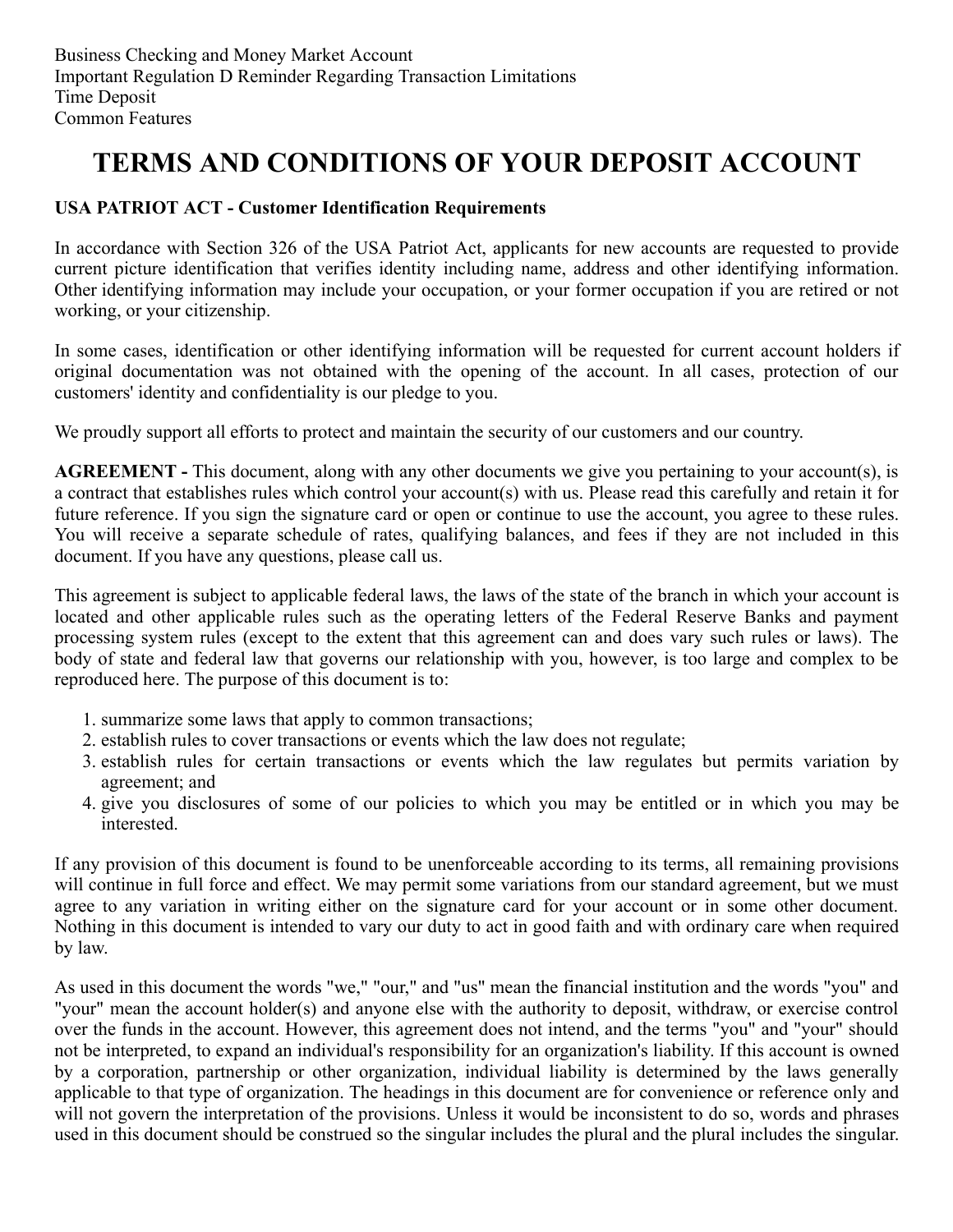Throughout this document, when a provision is identified as being applicable to a certain state (for example, "in California"), it means that the provision is only applicable if your account is held at a branch located in that particular state. Any provision which is not described as applying to a particular state, applies to your account.

**LIABILITY -** You agree, for yourself (and the person or entity you represent if you sign as a representative of another) to the terms of this account and the schedule of charges. You authorize us to deduct these charges, without notice to you, directly from the account balance as accrued. You will pay any additional reasonable charges for services you request which are not covered by this agreement.

Each of you also agrees to be jointly and severally (individually) liable for any account shortage resulting from charges or overdrafts, whether caused by you or another with access to this account. This liability is due immediately, and we can deduct any amounts deposited into the account and apply those amounts to the shortage. You have no right to defer payment of this liability, and you are liable regardless of whether you signed the item or benefited from the charge or overdraft.

You will be liable for our costs as well as for our reasonable attorneys' fees, to the extent permitted by law, whether incurred as a result of collection or in any other dispute involving your account. This includes, but is not limited to, disputes between you and another joint owner; you and an authorized signer or similar party; or a third party claiming an interest in your account. This also includes any action that you or a third party takes regarding the account that causes us, in good faith, to seek the advice of an attorney, whether or not we become involved in the dispute. All costs and attorneys' fees can be deducted from your account when they are incurred, without notice to you.

**DEPOSITS -** We will give only provisional credit until collection is final for any items, other than cash, we accept for deposit (including items drawn "on us"). Before settlement of any item becomes final, we act only as your agent, regardless of the form of indorsement or lack of indorsement on the item and even though we provide you provisional credit for the item. We may reverse any provisional credit for items that are lost, stolen, or returned. Unless prohibited by law, we also reserve the right to charge back to your account the amount of any item deposited to your account or cashed for you which was initially paid by the payor bank and which is later returned to us due to an allegedly forged, unauthorized or missing indorsement, claim of alteration, encoding error, counterfeit cashier's check or other problem which in our judgment justifies reversal of credit. You authorize us to attempt to collect previously returned items without giving you notice, and in attempting to collect we may permit the payor bank to hold an item beyond the midnight deadline. Actual credit for deposits of, or payable in, foreign currency will be at the exchange rate in effect on final collection in U.S. dollars. We are not responsible for transactions by mail or outside depository until we actually record them. If you deliver a deposit to us and you will not be present when the deposit is counted, you must provide us an itemized list of the deposit (deposit slip). To process the deposit, we will verify and record the deposit, and credit the deposit to the account. If there are any discrepancies between the amounts shown on the itemized list of the deposit and the amount we determine to be the actual deposit, we will notify you of the discrepancy. You will be entitled to credit only for the actual deposit as determined by us, regardless of what is stated on the itemized deposit slip. We will treat and record all transactions received after our "daily cutoff time" on a business day we are open, or received on a day we are not open for business, as if initiated on the next business day that we are open. At our option, we may take an item for collection rather than for deposit. If we accept a third-party check or draft for deposit, we may require any third-party indorsers to verify or guarantee their indorsements, or indorse in our presence.

## **WITHDRAWALS -**

**Generally -** Unless clearly indicated otherwise on the account records, any of you, acting alone, who signs to open the account or has authority to make withdrawals may withdraw or transfer all or any part of the account balance at any time. Each of you (until we receive written notice to the contrary) authorizes each other person who signs or has authority to make withdrawals to indorse any item payable to you or your order for deposit to this account or any other transaction with us.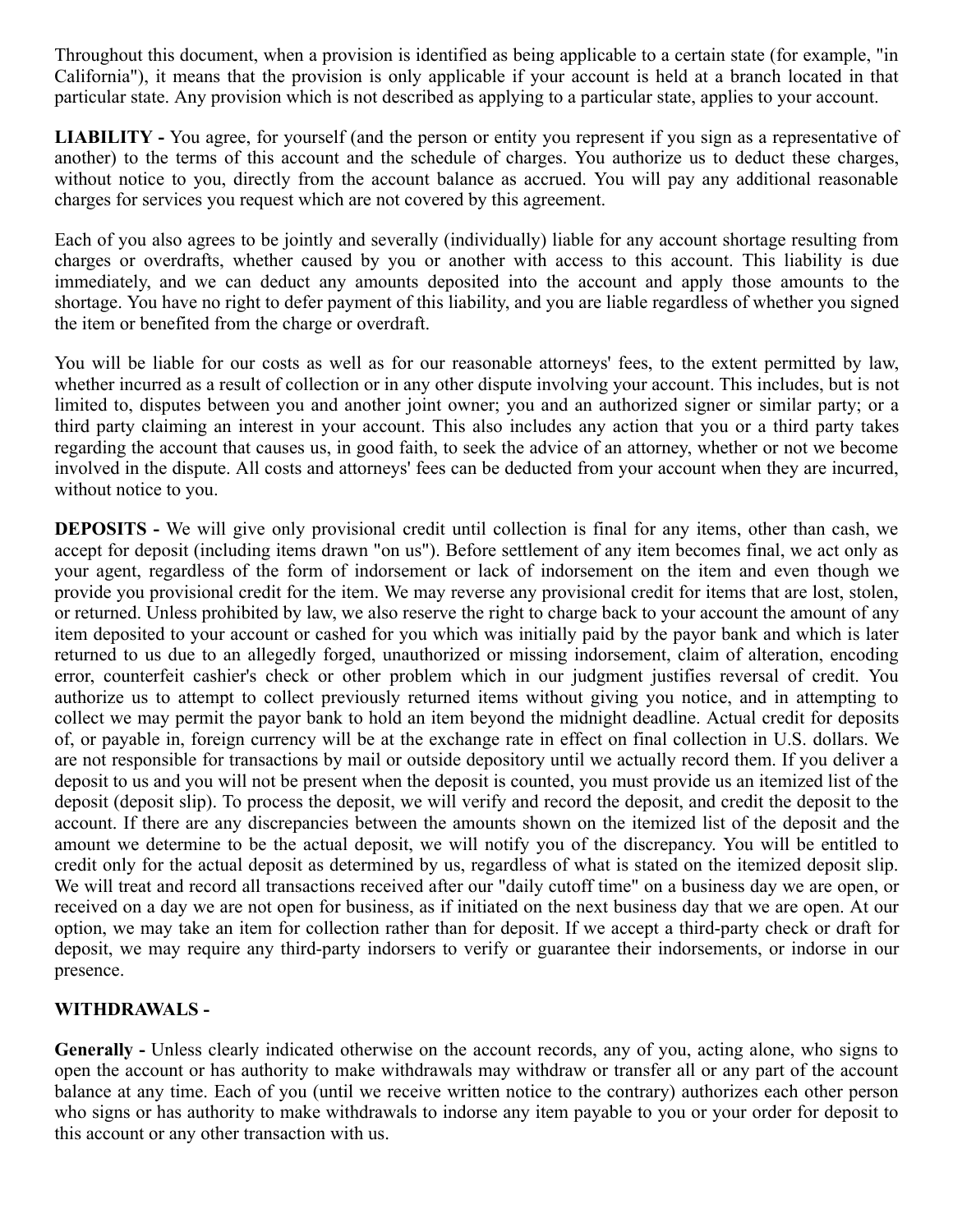**Postdated checks -** A postdated check is one which bears a date later than the date on which the check is written. We may properly pay and charge your account for a postdated check even though payment was made before the date of the check, unless we have received written notice of the postdating in time to have a reasonable opportunity to act. Because we process checks mechanically, your notice will not be effective and we will not be liable for failing to honor your notice unless it precisely identifies the number, date, amount and payee of the item.

**Checks and withdrawal rules -** If you do not purchase your check blanks from us, you must be certain that we approve the check blanks you purchase. We may refuse any withdrawal or transfer request which you attempt on forms not approved by us or by any method we do not specifically permit. We may refuse any withdrawal or transfer request which is greater in number than the frequency permitted, or which is for an amount greater or less than any withdrawal limitations. We will use the date the transaction is completed by us (as opposed to the date you initiate it) to apply the frequency limitations. In addition, we may place limitations on the account until your identity is verified.

Even if we honor a nonconforming request, we are not required to do so later. If you violate the stated transaction limitations (if any), in our discretion we may close your account or reclassify it as a transaction account. If we reclassify your account, your account will be subject to the fees and earnings rules of the new account classification.

If we are presented with an item drawn against your account that would be a "substitute check," as defined by law, but for an error or defect in the item introduced in the substitute check creation process, you agree that we may pay such item.

**Cash withdrawals -** We recommend you take care when making large cash withdrawals because carrying large amounts of cash may pose a danger to your personal safety. As an alternative to making a large cash withdrawal, you may want to consider a cashier's check or similar instrument. You assume full responsibility of any loss in the event the cash you withdraw is lost, stolen, or destroyed. You agree to hold us harmless from any loss you incur as a result of your decision to withdraw funds in the form of cash.

**Multiple signatures, electronic check conversion, and similar transactions -** An electronic check conversion transaction is a transaction where a check or similar item is converted into an electronic fund transfer as defined in the Electronic Fund Transfers regulation. In these types of transactions the check or similar item is either removed from circulation (truncated) or given back to you. As a result, we have no opportunity to review the signatures or otherwise examine the original check or item. You agree that, as to these or any items as to which we have no opportunity to examine the signatures, you waive any requirement of multiple signatures.

**Notice of withdrawal -** We reserve the right to require not less than 7 days' notice in writing before each withdrawal from an interest-bearing account other than a time deposit or demand deposit, or from any other savings account as defined by Regulation D. (The law requires us to reserve this right, but it is not our general policy to use it.) Withdrawals from a time account prior to maturity or prior to any notice period may be restricted and may be subject to penalty. See your notice of penalty for early withdrawal.

# **UNDERSTANDING AND AVOIDING OVERDRAFT AND NONSUFFICIENT FUNDS (NSF) FEES -**

**Generally -** The information in this section is being provided to help you understand what happens if your account is overdrawn. Understanding the concepts of overdrafts and nonsufficient funds (NSF) is important and can help you avoid being assessed fees or charges. This section also provides contractual terms relating to overdrafts and NSF transactions.

An overdrawn account will typically result in you being charged an overdraft fee or an NSF fee. Generally, an overdraft occurs when there is not enough money in your account to pay for a transaction, but we pay (or cover) the transaction anyway. An NSF transaction is slightly different. In an NSF transaction, we do not cover the transaction. Instead, the transaction is rejected and the item or requested payment is returned. In either situation, we can charge you a fee.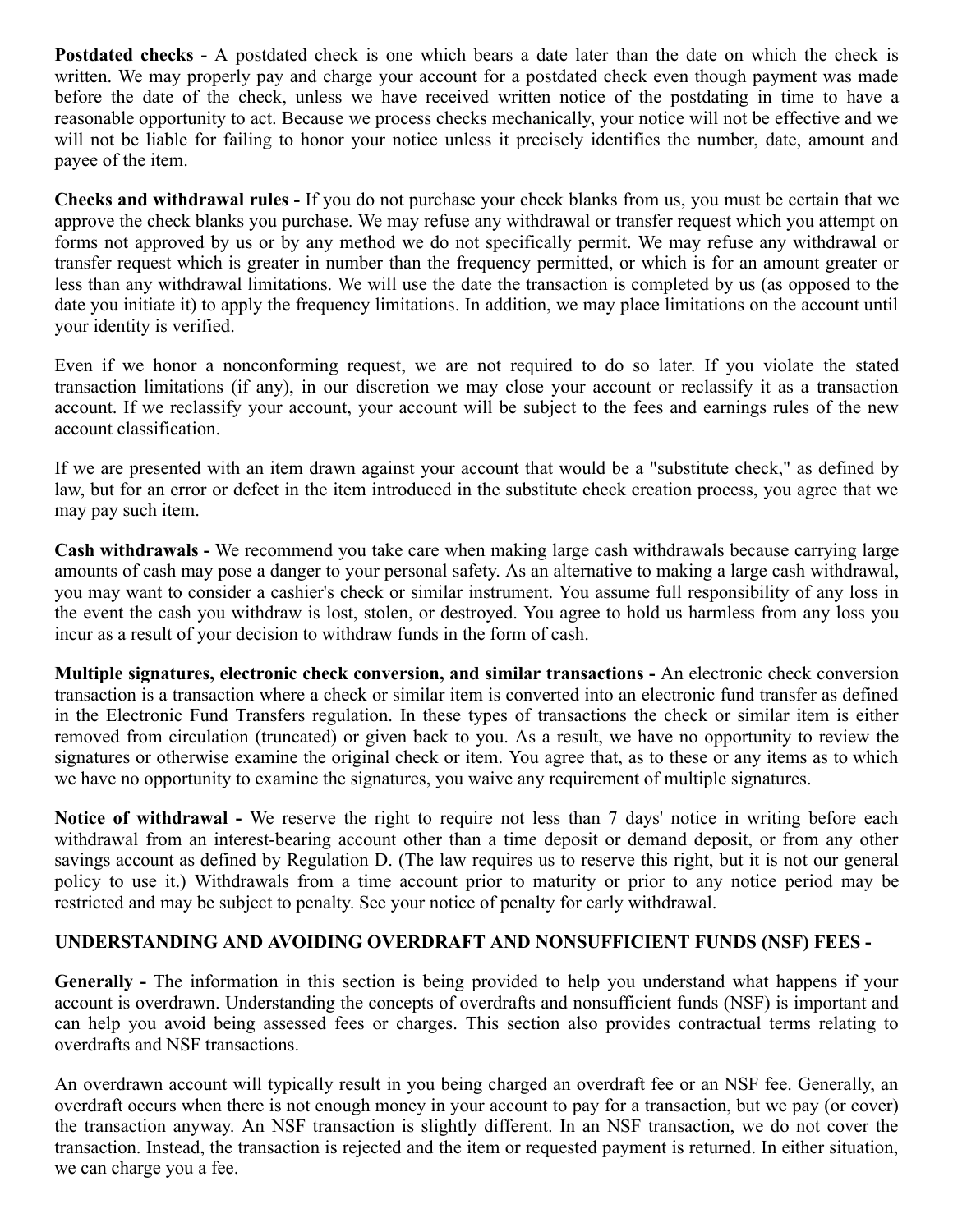**Determining your available balance -** We use the "available balance" method to determine whether your account is overdrawn, that is, whether there is enough money in your account to pay for a transaction. Importantly, your "available" balance may not be the same as your account's "actual" balance. This means an overdraft or an NSF transaction could occur regardless of your account's actual balance.

Your account's actual balance (sometimes called the ledger balance) only includes transactions that have settled up to that point in time, that is, transactions (deposits and payments) that have posted to your account. The actual balance does not include outstanding transactions (such as checks that have not yet cleared and electronic transactions that have been authorized but which are still pending). The balance on your periodic statement is the ledger balance for your account as of the statement date.

As the name implies, your available balance is calculated based on the money "available" in your account to make payments. In other words, the available balance takes transactions that have been authorized, but not yet settled, and subtracts them from the actual balance. In addition, when calculating your available balance, any "holds" placed on deposits that have not yet cleared are also subtracted from the actual balance. For more information on how holds placed on funds in your account can impact your available balance, read the subsection titled "A temporary debit authorization hold affects your account balance."

**Overdrafts -** You understand that we may, at our discretion, honor withdrawal requests that overdraw your account. However, the fact that we may honor withdrawal requests that overdraw the account balance does not obligate us to do so later. So you can NOT rely on us to pay overdrafts on your account regardless of how frequently or under what circumstances we have paid overdrafts on your account in the past. We can change our practice of paying, or not paying, discretionary overdrafts on your account without notice to you. You can ask us if we have other account services that might be available to you where we commit to paying overdrafts under certain circumstances, such as an overdraft protection line-of-credit or a plan to sweep funds from another account you have with us. You agree that we may charge fees for overdrafts. We may use subsequent deposits, including direct deposits of social security or other government benefits, to cover such overdrafts and overdraft fees.

**Nonsufficient funds (NSF) fees -** If an item drafted by you (such as a check) or a transaction you set up (such as a preauthorized transfer) is presented for payment in an amount that is more than the amount of money available in your account, and we decide not to pay the item or transaction, you agree that we can charge you an NSF fee for returning the payment. Be aware that such an item or payment may be presented multiple times and that we do not monitor or control the number of times a transaction is presented for payment. You agree that we may charge you an NSF fee each time a payment is presented if the amount of money available in your account is not sufficient to cover the payment, regardless of the number of times the payment is presented.

**Payment types -** Some, but not necessarily all, of the ways you can access the funds in your account include debit card transactions, automated clearing house (ACH) transactions, and check transactions. A debit card transaction might be authorized by use of a PIN, a signature, or a chip. An example of an ACH transaction is a preauthorized payment you have set up on a recurring basis. All these payment types can use different processing systems and some may take more or less time to post. This information is important for a number of reasons. For example, keeping track of the checks you write and the timing of the preauthorized payments you set up will help you to know what other transactions might still post against your account. For information about how and when we process these different payment types, see the "Payment order of items" subsection below.

**Balance information -** Keeping track of your balance is important. You can review your balance in a number of ways including reviewing your periodic statement, reviewing your balance online, accessing your account information by phone, or coming into one of our branches.

**Funds availability -** Knowing when funds you deposit into your checking account will be made available for withdrawal is another important concept that can help you avoid being assessed fees or charges. Please see our funds availability disclosure for information on when different types of deposits will be made available for withdrawal. For those accounts to which our funds availability policy disclosure does not apply, you can ask us when you make a deposit when those funds will be available for withdrawal. An item may be returned after the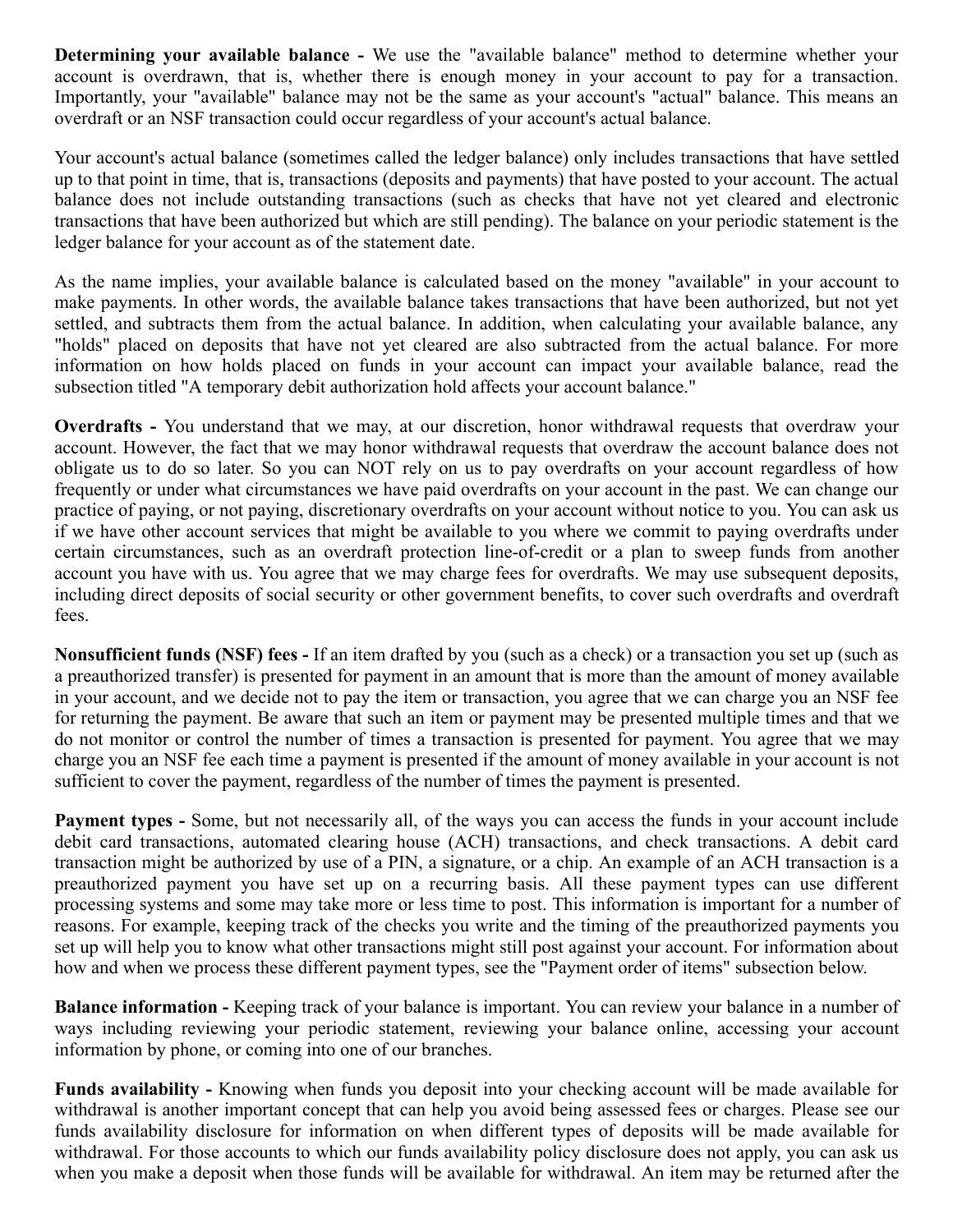funds from the deposit of that item are made available for withdrawal. In that case, we will reverse the credit of the item. We may determine the amount of available funds in your account for the purpose of deciding whether to return an item for insufficient funds at any time between the times we receive the item and when we return the item or send a notice in lieu of return. We need only make one determination, but if we choose to make a subsequent determination, the account balance at the subsequent time will determine whether there are insufficient available funds.

**A temporary debit authorization hold affects your account balance -** On debit card purchases, merchants may request a temporary hold on your account for a specified sum of money when the merchant does not know the exact amount of the purchase at the time the card is authorized. The amount of the temporary hold may be more than the actual amount of your purchase. Some common transactions where this occurs involve purchases of gasoline, hotel rooms, or meals at restaurants. When this happens, our processing system cannot determine that the amount of the hold exceeds the actual amount of your purchase. This temporary hold, and the amount charged to your account, will eventually be adjusted to the actual amount of your purchase, but it could be three calendar days, or even longer in some cases, before the adjustment is made. Until the adjustment is made, the amount of funds in your account available for other transactions will be reduced by the amount of the temporary hold. If another transaction is presented for payment in an amount greater than the funds left after the deduction of the temporary hold amount, you will be charged an NSF or overdraft fee according to our NSF or overdraft fee policy. You will be charged the fee even if you would have had sufficient funds in your account if the amount of the hold had been equal to the amount of your purchase.

**Payment order of items -** The order in which items are paid is important if there is not enough money in your account to pay all of the items that are presented. The payment order can affect the number of items overdrawn or returned unpaid and the amount of the fees you may have to pay. To assist you in managing your account, we are providing you with the following information regarding how we process those items.

Our policy is to process electronic transactions first, in the order they are received on the day they are processed. We process checks and orders second, in the order they are received on the day they are processed.

If a check, item or transaction is presented without sufficient funds in your account to pay it, you will be charged an NSF or overdraft fee according to our NSF or overdraft fee policy. The amounts of the overdraft and NSF fees are disclosed elsewhere. We encourage you to make careful records and practice good account management. This will help you to avoid creating items without sufficient funds and potentially incurring the resulting fees.

**CHEXSYSTEMS -** When an account is closed by improper or unsatisfactory activity, we report it to ChexSystems, Inc. We also use ChexSystems, Inc., to verify the previous bank account relationships of applicants for our accounts. If an account is declined based on adverse information received from ChexSystems, the applicant may request in writing that ChexSystems send a copy of the information to the applicant for review. Requests, including name, address, social security number, and signature, should be sent by phone, fax or written correspondence to:

ChexSystems, Attn: Consumer Relations 7805 Hudson Road, Suite 100, Woodbury, MN 55125 Consumer Relations: Phone: 1-800-428-9623 or Fax: 602-659-2197

**NOTICE OF NEGATIVE INFORMATION - Federal law requires us to provide the following notice to** customers before any "negative information" may be furnished to a nationwide consumer reporting agency. "Negative information" includes information concerning delinquencies, overdrafts or any form of default. This notice does not mean that we will be reporting such information about you, only that we may report such information about customers that have not done what they are required to do under our agreement.

After providing this notice, additional negative information may be submitted without providing another notice.

**We may report information about your account to credit bureaus. Late payments, missed payments or other defaults on your account may be reflected in your credit report.**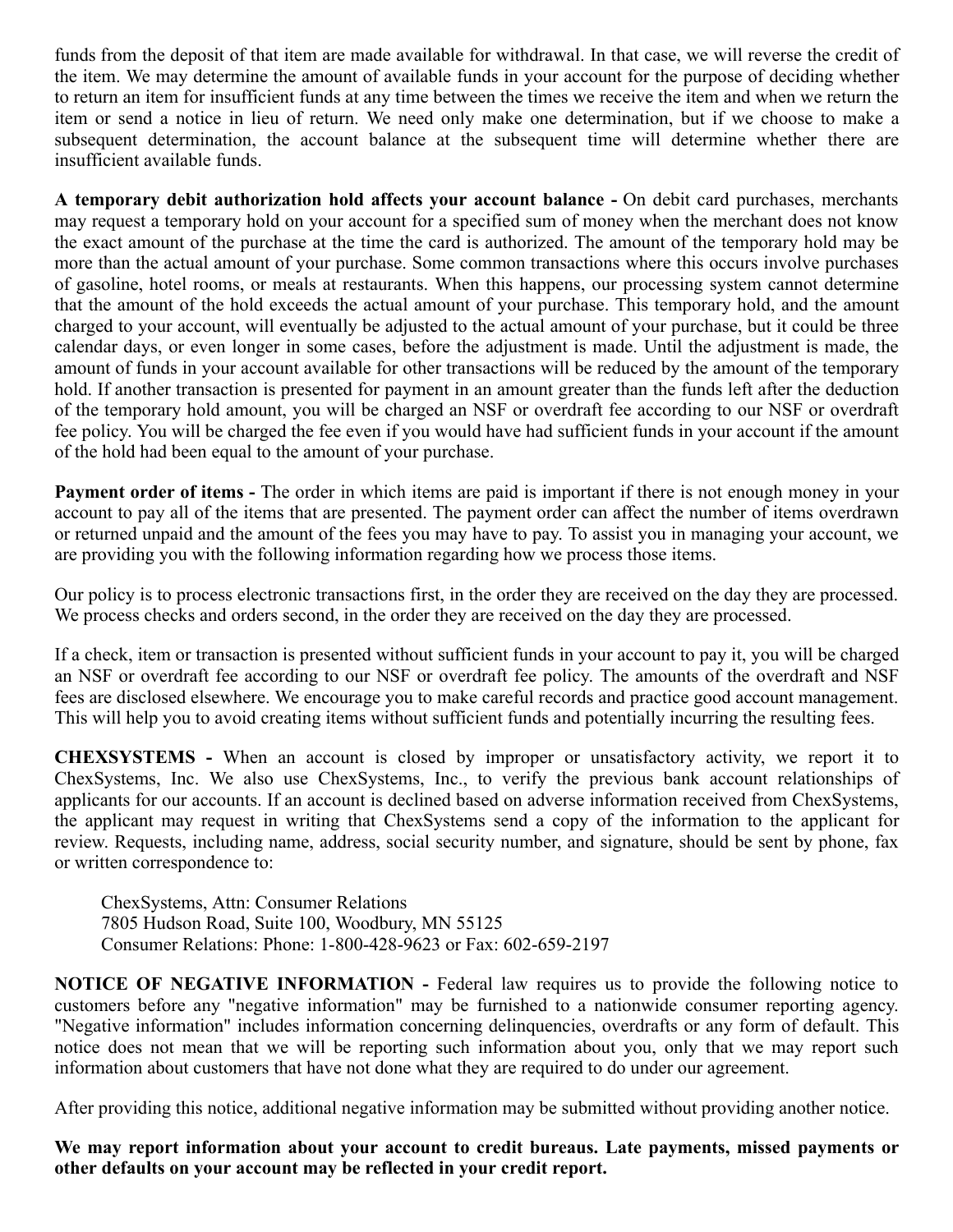**OWNERSHIP OF ACCOUNT AND BENEFICIARY DESIGNATION -** These rules apply to this account depending on the form of ownership and beneficiary designation, if any, specified on the account records. We reserve the right to refuse some forms of ownership on any or all of our accounts. We make no representations as to the appropriateness or effect of the ownership and beneficiary designations, except as they determine to whom we pay the account funds. As used in this agreement "party" means a person who, by the terms of the account, has a present right, subject to request, to payment from a multiple-party account other than as an agent.

**BUSINESS, ORGANIZATION AND ASSOCIATION ACCOUNTS -** You represent that you have the authority to open and conduct business on this account on behalf of the entity. We require the governing body of the entity opening the account to give us a separate authorization telling us who is authorized to act on its behalf. We will honor the authorization until we actually receive written notice of a change from the governing body of the entity.

# **OWNERSHIP OF ACCOUNT AND BENEFICIARY DESIGNATION:**

**Individual Accounts -** You may open an account in the name of one person. You are the only person that can deposit or withdraw funds.

**Joint Tenancy Accounts -** You may open an account in the name of two or more persons as joint tenants. If one of the persons named as joint tenant dies, the surviving joint tenant(s) own the account. This is known as the right of survivorship. If two or more joint tenants survive, the surviving joint tenants will own the account as joint tenants with rights of survivorship.

Unless otherwise specified, the word "or" will appear between the names of the joint tenants. You agree that any or all of the joint tenants may make deposits or withdrawals and that we may follow the instructions of any one of the joint tenants without becoming liable to the others. If specified by all joint tenants, the word "and" may appear between the names of the joint tenants. For such an account, we require the signatures of all joint tenants for deposits, withdrawals, and other requests.

**Tenants In Common Accounts -** You may open an account in the name of two or more persons as tenants in common. Tenants in common do not have the right of survivorship. As a tenant in common, you own a share of the balance in the account separately from the other owner(s). You share equally in the account with the other owners unless specifically indicated on your account records. The word "and" will appear in the caption. We require the signatures of all owners for deposits, withdrawals, and other requests.

**Trust Accounts -** You may open an account as trustee of a trust. Only you, as trustee, may transact account business. As the trustee, you have the responsibility for complying with your fiduciary obligations. You agree to update us in the event a trust is terminated, changed, or if the trustees/beneficiaries change.

**In Trust For Accounts -** You may open an account that names a beneficiary(ies) in case of death (also known as Payable on Death Accounts or "POD"). By naming a beneficiary(ies), you intend ownership of the account to pass upon the death of the account owner(s) to the named surviving beneficiary(ies). You may change beneficiary(ies), change the account type, and withdraw any or all funds in the account at any time. Certificate of Deposit accounts are subject to penalties for early withdrawal. Named beneficiary(ies) do not have rights to the account until the death of the account owners.

If the In Trust For account names two or more persons as owners, the word "or" will appear in between the names in the caption. You agree that any or all of you may change beneficiary(ies), change the account type deposit, withdraw any or all funds in the account at any time (Certificate of Deposit accounts are subject to penalties for early withdrawal), and we may follow the instructions of any one person without becoming liable to the other(s). If specified by all owners, the word "and" may appear between the names in the caption. We require the signatures of all owners for any account activity.

**Corporate, Partnership, and other Organizational Accounts -** We require the governing body of the entity to give us a separate authorization telling us who is authorized to act on its behalf. Only the authorized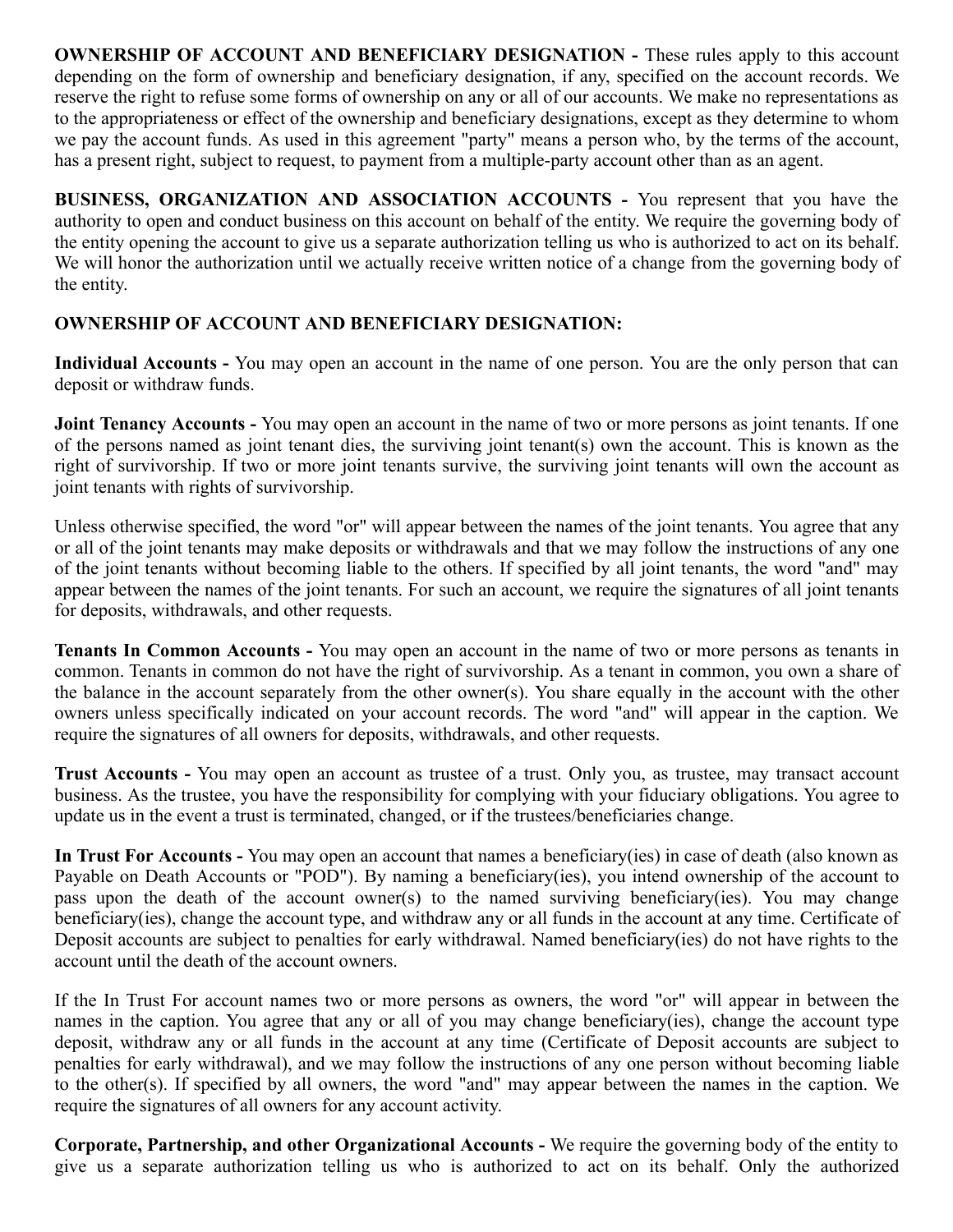representatives may transact account business. We will honor the authorization until we actually receive written notice of a change from the governing body of the entity.

**Custodial Accounts -** You may open an account as custodian for a minor under the Uniform Transfer (Gifts) to Minors Act ("Act"). Under the Act, the funds in the account are owned by the child who has unconditional use of the account when he or she reaches the age of majority. As custodian, you control the account for the benefit of the minor and the funds must be used for the benefit of the minor. We, however have no duty or agreement whatsoever to monitor or insure that the acts of the custodian are for the child's benefit. For this type of account, the child's SSN/TIN is used for Backup Withholding Certification. You may have only one custodian and one minor for each custodial account. As the custodian, you are responsible for complying with the Act.

**Guardianship Accounts -** You may open an account as guardian for a ward. As a guardian, you and only you control the account for the ward. As guardian, you are responsible for complying with your fiduciary obligations.

**Estate Accounts -** The court appointed representative of a decedent's estates may open an account in the name of the estate. As the estate's representative, you and only you control the account for the estate.

If the estate account names two or more representatives, the word "or" will appear in between the names. You agree that any or all of you may deposit, withdraw any or all funds in the account at any time, and that we may follow the instructions of any one representative without becoming liable to the other(s). If specified by all joint owners, the word "and" may appear between the names. The signatures of all representatives will be required for all account activity.

**In California, Michigan and Washington, STOP PAYMENTS -** You must make any stop-payment order in the manner required by law and we must receive it in time to give us a reasonable opportunity to act on it before our stop-payment cutoff time. To be effective, your stop-payment order must precisely identify the number, date and amount of the item, and the payee. You may stop payment on any item drawn on your account whether you sign the item or not.

Our stop-payment cutoff time is one hour after the opening of the next banking day after the banking day on which we receive the item. Additional limitations on our obligation to stop payment are provided by law (e.g., we paid the item in cash or we certified the item).

Generally, if your stop-payment order is given to us in writing it is effective for six months. Your order will lapse after that time if you do not renew the order in writing before the end of the six-month period. If the original stop-payment order was verbal your stop-payment order will lapse after 14 calendar days if you do not confirm your order in writing within that time period. We are not obligated to notify you when a stop-payment order expires. A release of the stop-payment request may be made only by the person who initiated the stop-payment order.

**In New York, STOP PAYMENTS -** A stop-payment order must be given in the manner required by law, must be received in time to give us a reasonable opportunity to act on it, and must precisely identify the number, date and amount of the item, and the payee. We will honor a stop-payment request by the person who signed the particular item, and, by any other person, even though such other person did not sign the item.

Generally, if your stop-payment order is given to us in writing it is effective for six months. Your order will lapse after that time if you do not renew the order in writing before the end of the six-month period. If the original stop-payment order was verbal your stop-payment order will lapse after 14 calendar days if you do not confirm your order in writing within that time period. We are not obligated to notify you when a stop-payment order expires. A release of the stop-payment request may be made only by the person who initiated the stop-payment order.

**AMENDMENTS AND TERMINATION -** We may change any term of this agreement. Rules governing changes in interest rates are provided separately in the Truth-in-Savings disclosure or in another document. For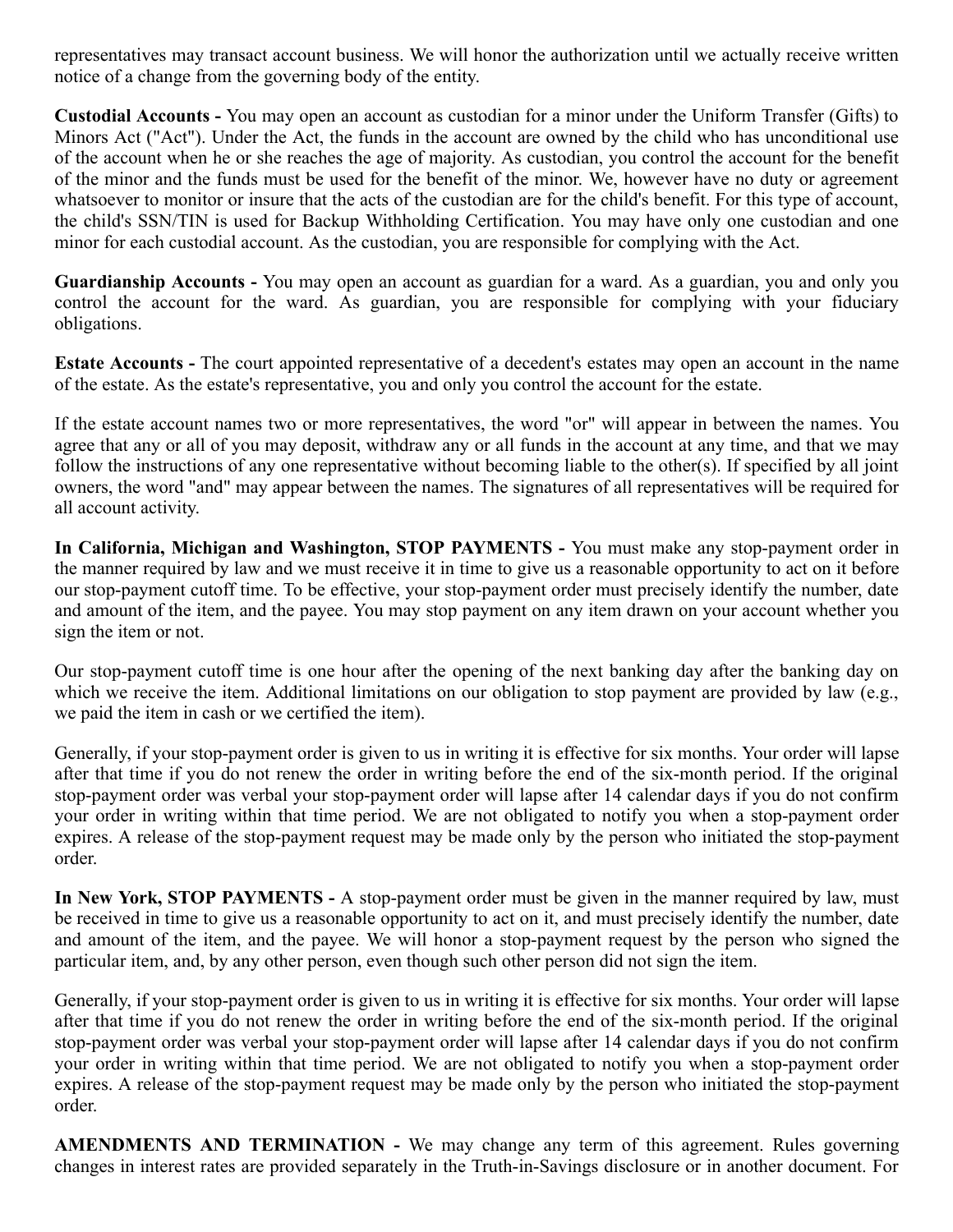other changes, we will give you reasonable notice in writing or by any other method permitted by law. We may also close this account at any time upon reasonable notice to you and tender of the account balance personally or by mail. Items presented for payment after the account is closed may be dishonored. When you close your account, you are responsible for leaving enough money in the account to cover any outstanding items to be paid from the account. Reasonable notice depends on the circumstances, and in some cases such as when we cannot verify your identity or we suspect fraud, it might be reasonable for us to give you notice after the change or account closure becomes effective. For instance, if we suspect fraudulent activity with respect to your account, we might immediately freeze or close your account and then give you notice. If we have notified you of a change in any term of your account and you continue to have your account after the effective date of the change, you have agreed to the new term(s).

**NOTICES -** Any written notice you give us is effective when we actually receive it, and it must be given to us according to the specific delivery instructions provided elsewhere, if any. We must receive it in time to have a reasonable opportunity to act on it. If the notice is regarding a check or other item, you must give us sufficient information to be able to identify the check or item, including the precise check or item number, amount, date and payee. Written notice we give you is effective when it is deposited in the United States Mail with proper postage and addressed to your mailing address we have on file. Notice to any of you is notice to all of you.

**In California, STATEMENTS - Your duty to report unauthorized signatures, alterations and forgeries -** You must examine your statement of account with "reasonable promptness." If you discover (or reasonably should have discovered) any unauthorized signatures or alterations, you must promptly notify us of the relevant facts. As between you and us, if you fail to do either of these duties, you will have to either share the loss with us, or bear the loss entirely yourself (depending on whether we used ordinary care and, if not, whether we contributed to the loss). The loss could be not only with respect to items on the statement but other items with unauthorized signatures or alterations by the same wrongdoer.

You agree that the time you have to examine your statement and report to us will depend on the circumstances, but will not, in any circumstance, exceed a total of 30 days from when the statement is first sent or made available to you.

You further agree that if you fail to report any unauthorized signatures, alterations or forgeries in your account within 60 days of when we first send or make the statement available, you cannot assert a claim against us on any items in that statement, and as between you and us the loss will be entirely yours. This 60-day limitation is without regard to whether we used ordinary care. The limitation in this paragraph is in addition to that contained in the first paragraph of this section.

**Your duty to report other errors or problems -** In addition to your duty to review your statements for unauthorized signatures, alterations and forgeries, you agree to examine your statement with reasonable promptness for any other error or problem - such as an encoding error or an unexpected deposit amount. Also, if you receive or we make available either your items or images of your items, you must examine them for any unauthorized or missing indorsements or any other problems. You agree that the time you have to examine your statement and items and report to us will depend on the circumstances. However, this time period shall not exceed 60 days. Failure to examine your statement and items and report any errors to us within 60 days of when we first send or make the statement available precludes you from asserting a claim against us for any errors on items identified in that statement and as between you and us the loss will be entirely yours.

**Errors relating to electronic fund transfers or substitute checks -** For information on errors relating to electronic fund transfers (e.g., computer, debit card or ATM transactions) refer to your Electronic Fund Transfers disclosure and the sections on consumer liability and error resolution. For information on errors relating to a substitute check you received, refer to your disclosure entitled Substitute Checks and Your Rights.

**Duty to notify if statement not received -** You agree to immediately notify us if you do not receive your statement by the date you normally expect to receive it. Not receiving your statement in a timely manner is a sign that there may be an issue with your account, such as possible fraud or identity theft.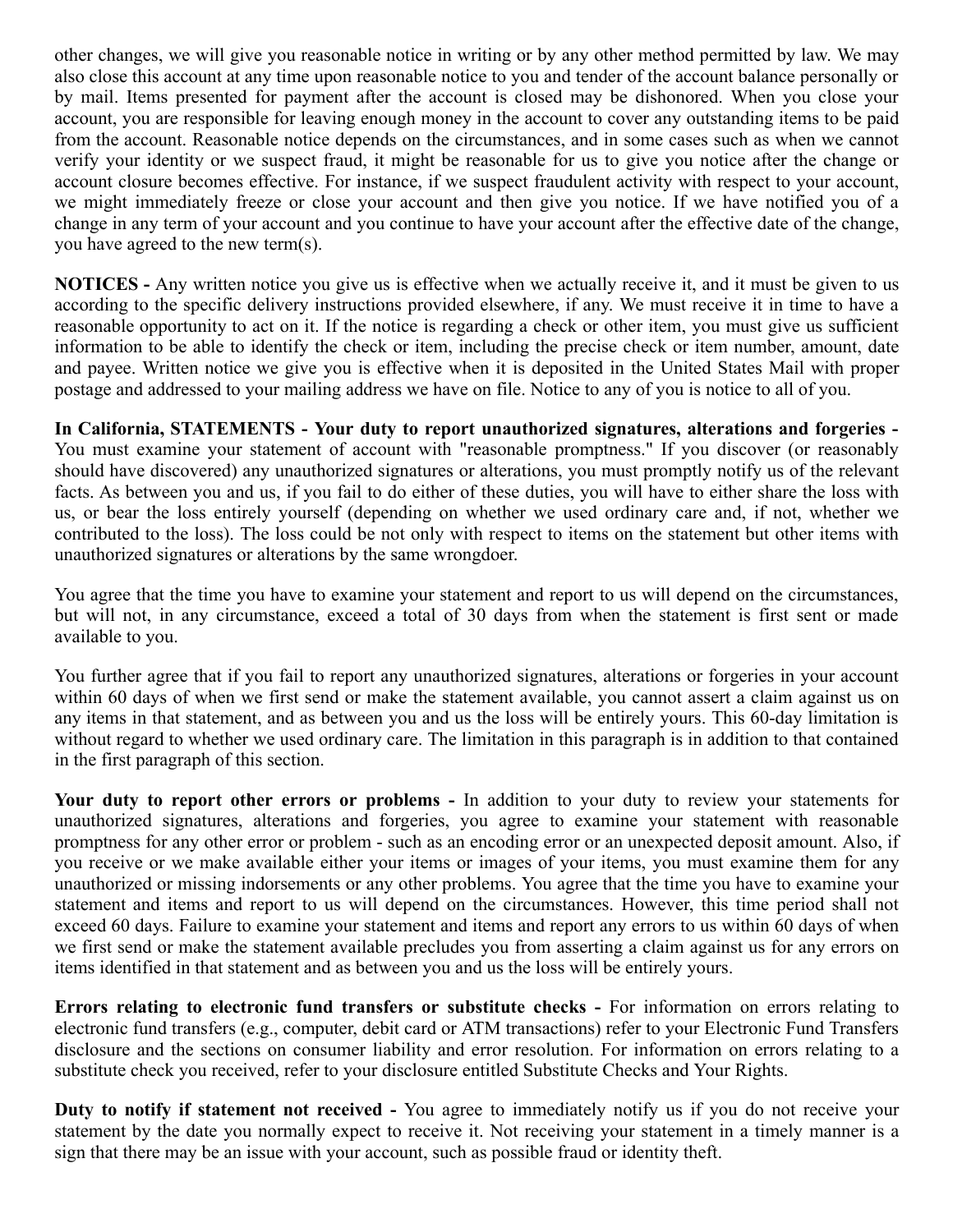**In Michigan and Washington, STATEMENTS - Your duty to report unauthorized signatures, alterations and forgeries -** You must examine your statement of account with "reasonable promptness." If you discover (or reasonably should have discovered) any unauthorized signatures or alterations, you must promptly notify us of the relevant facts. As between you and us, if you fail to do either of these duties, you will have to either share the loss with us, or bear the loss entirely yourself (depending on whether we used ordinary care and, if not, whether we substantially contributed to the loss). The loss could be not only with respect to items on the statement but other items with unauthorized signatures or alterations by the same wrongdoer.

You agree that the time you have to examine your statement and report to us will depend on the circumstances, but will not, in any circumstance, exceed a total of 30 days from when the statement is first sent or made available to you.

You further agree that if you fail to report any unauthorized signatures, alterations or forgeries in your account within 60 days of when we first send or make the statement available, you cannot assert a claim against us on any items in that statement, and as between you and us the loss will be entirely yours. This 60-day limitation is without regard to whether we used ordinary care. The limitation in this paragraph is in addition to that contained in the first paragraph of this section.

**Your duty to report other errors or problems -** In addition to your duty to review your statements for unauthorized signatures, alterations and forgeries, you agree to examine your statement with reasonable promptness for any other error or problem - such as an encoding error or an unexpected deposit amount. Also, if you receive or we make available either your items or images of your items, you must examine them for any unauthorized or missing indorsements or any other problems. You agree that the time you have to examine your statement and items and report to us will depend on the circumstances. However, this time period shall not exceed 60 days. Failure to examine your statement and items and report any errors to us within 60 days of when we first send or make the statement available precludes you from asserting a claim against us for any errors on items identified in that statement and as between you and us the loss will be entirely yours.

**Errors relating to electronic fund transfers or substitute checks -** For information on errors relating to electronic fund transfers (e.g., computer, debit card or ATM transactions) refer to your Electronic Fund Transfers disclosure and the sections on consumer liability and error resolution. For information on errors relating to a substitute check you received, refer to your disclosure entitled Substitute Checks and Your Rights.

**Duty to notify if statement not received -** You agree to immediately notify us if you do not receive your statement by the date you normally expect to receive it. Not receiving your statement in a timely manner is a sign that there may be an issue with your account, such as possible fraud or identity theft.

**In New York, STATEMENTS - Your duty to report unauthorized signatures, alterations and forgeries -** You must examine your statement of account with "reasonable care and promptness." If you discover (or reasonably should have discovered) any unauthorized signatures or alterations, you must promptly notify us of the relevant facts. As between you and us, if you fail to do either of these duties, you will have to bear the entire loss. Your loss could be not only with respect to items on the statement but other items with unauthorized signatures or alterations by the same wrongdoer. We lose these protections if you establish that we failed to exercise ordinary care in paying an item with an unauthorized signature or alteration.

You agree that the time you have to examine your statement and report to us will depend on the circumstances, but will not, in any circumstance, exceed a total of 14 days from when the statement is first sent or made available to you.

You further agree that if you fail to report any unauthorized signatures, alterations or forgeries in your account within 60 days of when we first send or make the statement available, you cannot assert a claim against us on any items in that statement, and as between you and us the loss will be entirely yours. This 60-day limitation is without regard to whether we used ordinary care. The limitation in this paragraph is in addition to that contained in the first paragraph of this section.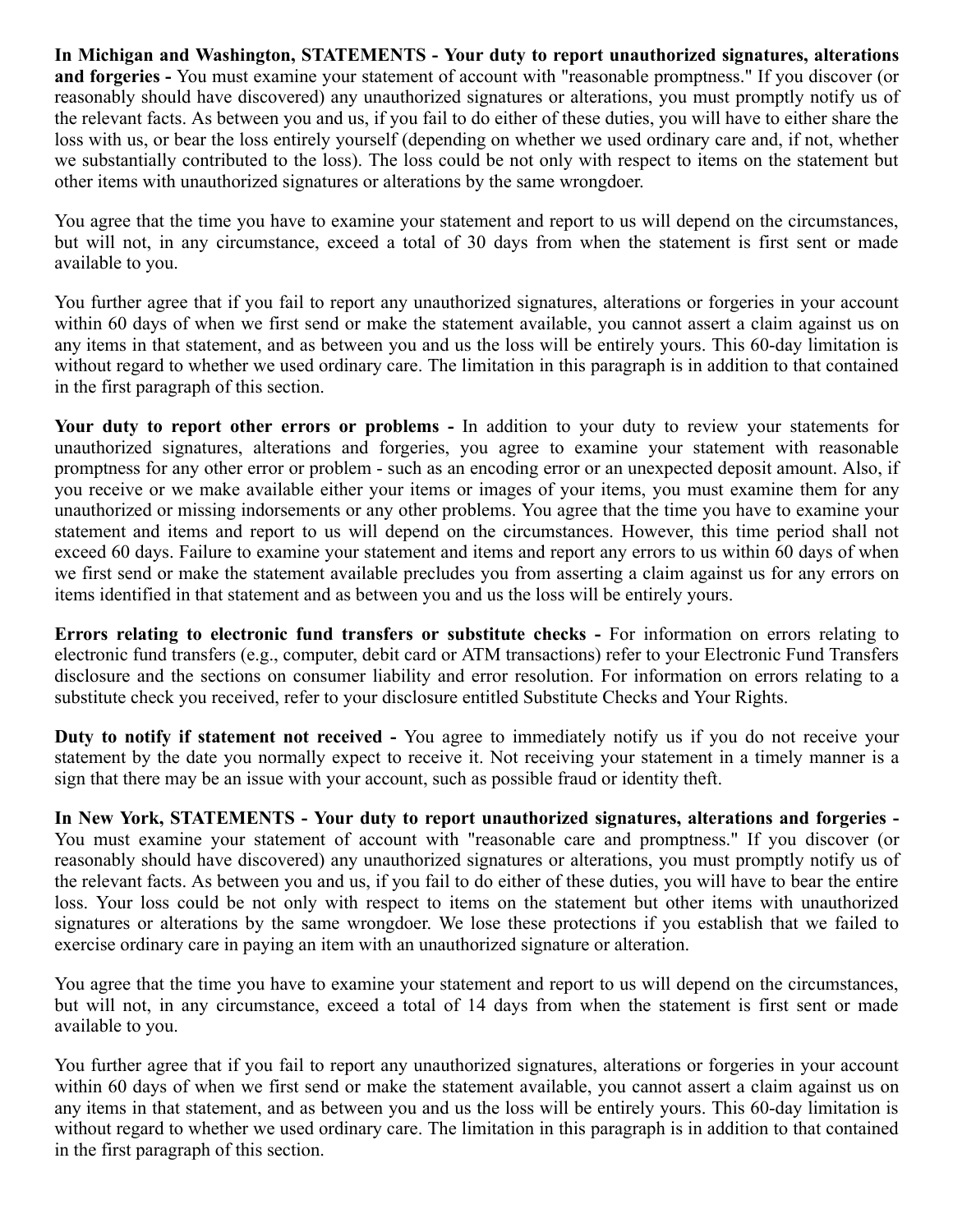**Your duty to report other errors or problems -** In addition to your duty to review your statements for unauthorized signatures, alterations and forgeries, you agree to examine your statement with reasonable promptness for any other error or problem - such as an encoding error or an unexpected deposit amount. Also, if you receive or we make available either your items or images of your items, you must examine them for any unauthorized or missing indorsements or any other problems. You agree that the time you have to examine your statement and items and report to us will depend on the circumstances. However, this time period shall not exceed 60 days. Failure to examine your statement and items and report any errors to us within 60 days of when we first send or make the statement available precludes you from asserting a claim against us for any errors on items identified in that statement and as between you and us the loss will be entirely yours.

**Duty to notify if statement not received -** You agree to immediately notify us if you do not receive your statement by the date you normally expect to receive it. Not receiving your statement in a timely manner is a sign that there may be an issue with your account, such as possible fraud or identity theft.

**ACCOUNT TRANSFER -** This account may not be transferred or assigned without our prior written consent.

**DIRECT DEPOSITS -** If we are required for any reason to reimburse the federal government for all or any portion of a benefit payment that was directly deposited into your account, you authorize us to deduct the amount of our liability to the federal government from the account or from any other account you have with us, without prior notice and at any time, except as prohibited by law. We may also use any other legal remedy to recover the amount of our liability.

**TEMPORARY ACCOUNT AGREEMENT -** If the account documentation indicates that this is a temporary account agreement, each person who signs to open the account or has authority to make withdrawals (except as indicated to the contrary) may transact business on this account. However, we may at some time in the future restrict or prohibit further use of this account if you fail to comply with the requirements we have imposed within a reasonable time.

**In California, SETOFF -** We may (without prior notice and when permitted by law) set off the funds in this account against any due and payable debt any of you owe us now or in the future. The amount of the setoff may be further limited by applicable law. If this account is owned by one or more of you as individuals, we may set off any funds in the account against a due and payable debt a partnership owes us now or in the future, to the extent of your liability as a partner for the partnership debt. If your debt arises from a promissory note, then the amount of the due and payable debt will be the full amount we have demanded, as entitled under the terms of the note, and this amount may include any portion of the balance for which we have properly accelerated the due date.

This right of setoff does not apply to this account if prohibited by law. For example, the right of setoff does not apply to this account if: (a) it is an Individual Retirement Account or similar tax-deferred account, or (b) the debt is created by a consumer credit transaction under a credit card plan (but this does not affect our rights under any consensual security interest), or (c) the debtor's right of withdrawal only arises in a representative capacity. We will not be liable for the dishonor of any check when the dishonor occurs because we set off a debt against this account. You agree to hold us harmless from any claim arising as a result of our exercise of our right of setoff.

**In Michigan and Washington, SETOFF -** We may (without prior notice and when permitted by law) set off the funds in this account against any due and payable debt any of you owe us now or in the future. If this account is owned by one or more of you as individuals, we may set off any funds in the account against a due and payable debt a partnership owes us now or in the future, to the extent of your liability as a partner for the partnership debt. If your debt arises from a promissory note, then the amount of the due and payable debt will be the full amount we have demanded, as entitled under the terms of the note, and this amount may include any portion of the balance for which we have properly accelerated the due date.

This right of setoff does not apply to this account if prohibited by law. For example, the right of setoff does not apply to this account if: (a) it is an Individual Retirement Account or similar tax-deferred account, or (b) the debt is created by a consumer credit transaction under a credit card plan (but this does not affect our rights under any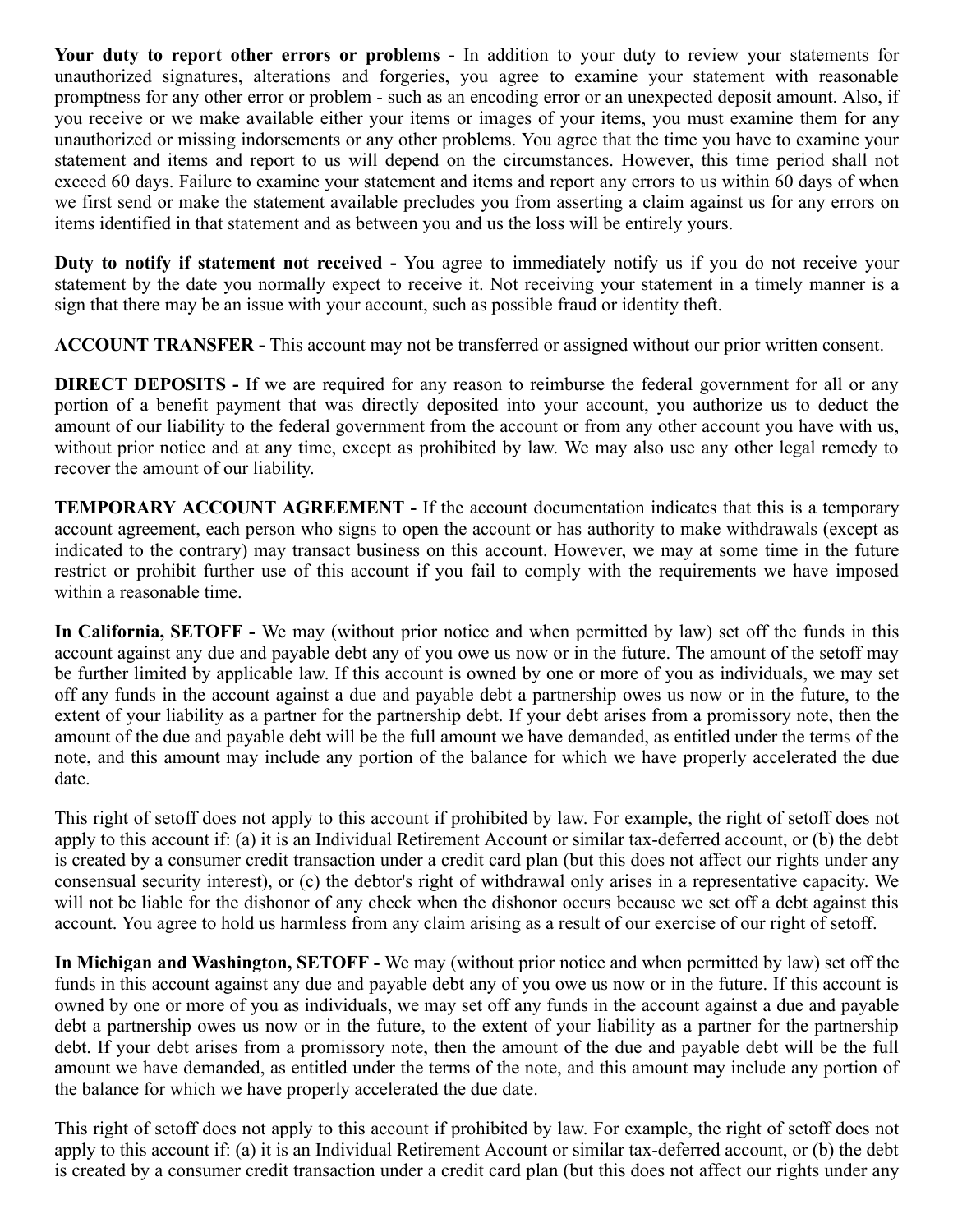consensual security interest), or (c) the debtor's right of withdrawal only arises in a representative capacity. We will not be liable for the dishonor of any check when the dishonor occurs because we set off a debt against this account. You agree to hold us harmless from any claim arising as a result of our exercise of our right of setoff.

**In New York, SETOFF -** You each agree that we may (when permitted by law) set off the funds in this account against any due and payable debt any of you owe us now or in the future. If this account is owned by one or more of you as individuals, we may set off any funds in the account against a due and payable debt a partnership owes us now or in the future, to the extent of your liability as a partner for the partnership debt. If your debt arises from a promissory note, then the amount of the due and payable debt will be the full amount we have demanded, as entitled under the terms of the note, and this amount may include any portion of the balance for which we have properly accelerated the due date.

This right of setoff does not apply to this account if prohibited by law. For example, the right of setoff does not apply to this account if: (a) it is an Individual Retirement Account or similar tax-deferred account, or (b) the debt is created by a consumer credit transaction under a credit card plan (but this does not affect our rights under any consensual security interest), or (c) the debtor's right of withdrawal only arises in a representative capacity, or (d) social security or supplemental security income payments are deposited directly into this account pursuant to an agreement with us which permits such direct deposit without presentation to you at the time of deposit. We will not be liable for the dishonor of any check when the dishonor occurs because we set off a debt against this account. You agree to hold us harmless from any claim arising as a result of our exercise of our right of setoff.

**In California and Michigan, AUTHORIZED SIGNER (Individual Accounts only) -** A single individual is the owner. The authorized signer is merely designated to conduct transactions on the owner's behalf. We undertake no obligation to monitor transactions to determine that they are on the owner's behalf.

**In Washington, AGENT (Single Accounts only) -** A single individual is the owner. The agent is merely designated to conduct transactions on the owner's behalf. We undertake no obligation to monitor transactions to determine that they are on the owner's behalf.

**RESTRICTIVE LEGENDS OR INDORSEMENTS -** The automated processing of the large volume of checks we receive prevents us from inspecting or looking for restrictive legends, restrictive indorsements or other special instructions on every check. For this reason, we are not required to honor any restrictive legend or indorsement or other special instruction placed on checks you write unless we have agreed in writing to the restriction or instruction. Unless we have agreed in writing, we are not responsible for any losses, claims, damages, or expenses that result from your placement of these restrictions or instructions on your checks. Examples of restrictive legends placed on checks are "must be presented within 90 days" or "not valid for more than \$1,000.00." The payee's signature accompanied by the words "for deposit only" is an example of a restrictive indorsement.

**FACSIMILE SIGNATURES -** You authorize us, at any time, to charge you for all checks, drafts, or other orders, for the payment of money, that are drawn on us regardless of by whom or by what means the facsimile signature(s) may have been affixed so long as they resemble the facsimile signature specimen filed with us, and contain the required number of signatures for this purpose.

**CHECK PROCESSING -** We process items mechanically by relying solely on the information encoded in magnetic ink along the bottom of the items. This means that we do not individually examine all of your items to determine if the item is properly completed, signed and indorsed or to determine if it contains any information other than what is encoded in magnetic ink. You agree that we have exercised ordinary care if our automated processing is consistent with general banking practice, even though we do not inspect each item. Because we do not inspect each item, if you write a check to multiple payees, we can properly pay the check regardless of the number of indorsements unless you notify us in writing that the check requires multiple indorsements. We must receive the notice in time for us to have a reasonable opportunity to act on it, and you must tell us the precise date of the check, amount, check number and payee. We are not responsible for any unauthorized signature or alteration that would not be identified by a reasonable inspection of the item. Using an automated process helps us keep costs down for you and all account holders.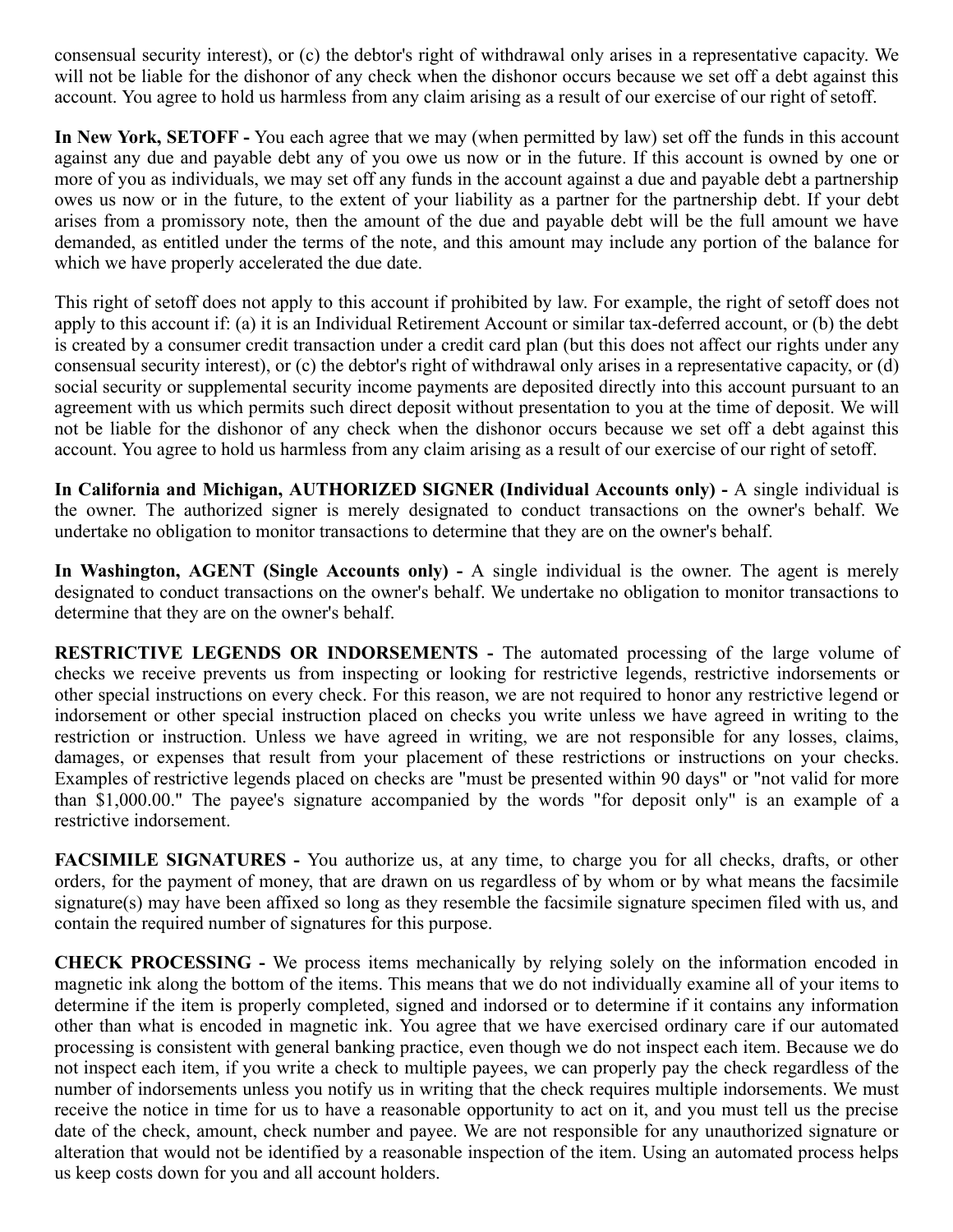You may incur an additional fee if your checks are not encoded with magnetic ink or you chose to print your own checks.

You agree not to use gel pens, light colored ink, or checks that contain a background image that interferes with our or any other bank's ability to produce a digital image of your check. If you do, you will be responsible for any losses you or another person suffers because of the inability to produce a readable digital image of your check.

Checks must be from U.S. banks and payable in U.S. funds.

**CHECK CASHING -** We may charge a fee for anyone that does not have an account with us who is cashing a check, draft or other instrument written on your account. We may also require reasonable identification to cash such a check, draft or other instrument. We can decide what identification is reasonable under the circumstances and such identification may be documentary or physical and may include collecting a thumbprint or fingerprint.

**In California, FICTITIOUS BUSINESS NAME ACCOUNTS -** If the name in which the account is held is fictitious, each account holder represents that one or more of the account holders have the right to use that name and have fulfilled all legal requirements for using and or doing business under that name.

**INDORSEMENTS -** We may accept for deposit any item payable to you or your order, even if they are not indorsed by you. We may give cash back to any one of you. We may supply any missing indorsement(s) for any item we accept for deposit or collection, and you warrant that all indorsements are genuine.

**In California, UNCLAIMED PROPERTY NOTICE -** Your property may be transferred to the appropriate state if no activity occurs in the account within the time period specified by state law.

**DEATH OR INCOMPETENCE -** You agree to notify us promptly if any person with a right to withdraw funds from your account(s) dies or is adjudicated (determined by the appropriate official) incompetent. We may continue to honor your checks, items, and instructions until: (a) we know of your death or adjudication of incompetence, and (b) we have had a reasonable opportunity to act on that knowledge. You agree that we may pay or certify checks drawn on or before the date of death or adjudication of incompetence for up to ten (10) days after your death or adjudication of incompetence unless ordered to stop payment by someone claiming an interest in the account.

**FIDUCIARY ACCOUNTS -** Accounts may be opened by a person acting in a fiduciary capacity. A fiduciary is someone who is appointed to act on behalf of and for the benefit of another. We are not responsible for the actions of a fiduciary, including the misuse of funds. This account may be opened and maintained by a person or persons named as a trustee under a written trust agreement, or as executors, administrators, or conservators under court orders. You understand that by merely opening such an account, we are not acting in the capacity of a trustee in connection with the trust nor do we undertake any obligation to monitor or enforce the terms of the trust or letters.

**LEGAL ACTIONS AFFECTING YOUR ACCOUNT -** If we are served with a subpoena, restraining order, writ of attachment or execution, levy, garnishment, search warrant, or similar order relating to your account (termed "legal action" in this section), we will comply with that legal action. Or, in our discretion, we may freeze the assets in the account and not allow any payments out of the account until a final court determination regarding the legal action. We may do these things even if the legal action involves less than all of you. In these cases, we will not have any liability to you if there are insufficient funds to pay your items because we have withdrawn funds from your account or in any way restricted access to your funds in accordance with the legal action. Any fees or expenses we incur in responding to any legal action (including, without limitation, attorneys' fees and our internal expenses) may be charged against your account. The list of fees applicable to your account(s) provided elsewhere may specify additional fees that we may charge for certain legal actions.

**In California, Michigan and Washington, ACCOUNT SECURITY - Duty to protect account information and methods of access -** It is your responsibility to protect the account number(s) and access device(s) (e.g., an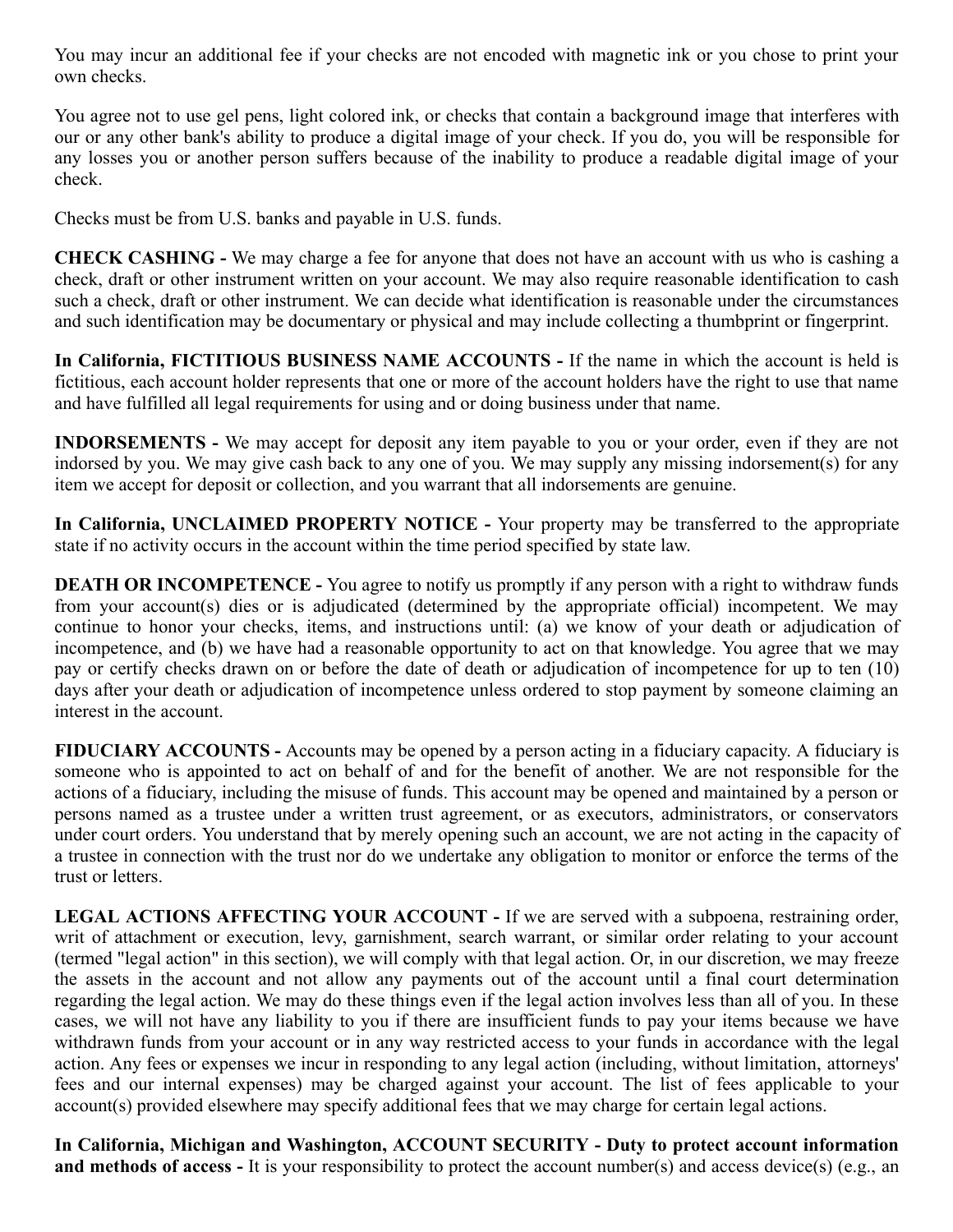ATM card, point-of-sale card and/or PIN) for your account(s). Do not discuss, compare, or share information about your account number(s) or access device(s) with anyone unless you are willing to give them full use of your money. Checks and electronic withdrawals are processed by automated methods, and anyone who obtains your account number or access device could use it to withdraw money from your account, with or without your permission.

Positive pay and other fraud prevention services - Except for consumer electronic fund transfers subject to Regulation E, you agree that if we offer you services appropriate for your account to help identify and limit fraud or other unauthorized transactions against your account, and you reject those services, you will be responsible for any fraudulent or unauthorized transactions which could have been prevented by the services we offered. You will not be responsible for such transactions if we acted in bad faith or to the extent our negligence contributed to the loss. Such services include positive pay or commercially reasonable security procedures. The positive pay service can help detect and prevent check fraud and is appropriate for account holders that issue: a high volume of checks, a lot of checks to the general public, or checks for large dollar amounts.

**Account numbers -** Thieves can encode your account number on a check which looks and functions like an authorized check and can be used to withdraw money from your account. Your account number can also be used to issue a "remotely created check." Like a typical check, a remotely created check (sometimes called a telecheck, preauthorized draft or demand draft) is a draft or check that can be used to withdraw money from your account. Unlike a typical check or draft, however, a remotely created check is not issued by the paying bank and does not contain the signature of the account owner (or a signature purported to be the signature of the account owner). If you have truly authorized the remotely created check (to purchase a service or merchandise, for example), it is properly payable. But it can be risky to authorize a remotely created check. A swindler could issue a remotely created check in an amount greater than you authorized, or issue additional remotely created checks that you have not authorized. We will not know if the withdrawal is unauthorized or in an amount greater than the amount you have authorized. Payment can be made from your account even though you did not contact us directly and order the payment.

**Access devices -** If you furnish your access device and grant actual authority to make transfers to someone who then exceeds that authority, you will be liable for the transfers unless we have been notified that transfers by that person are no longer authorized. Please review the additional information you have received or will receive regarding transfers by access device.

**Blank checks -** You must also take precaution in safeguarding your blank checks. Notify us at once if you think your blank checks have been lost or stolen. As between you and us, if you are negligent in safeguarding your checks, you must bear the loss entirely yourself, or share the loss with us if we failed to use ordinary care which substantially contributes to the loss.

**In New York, ACCOUNT SECURITY - Duty to protect account information and methods of access -** It is your responsibility to protect the account numbers and electronic access devices (e.g., an ATM card) we provide you for your account(s). Do not discuss, compare, or share information about your account number(s) with anyone unless you are willing to give them full use of your money. An account number can be used by thieves to issue an electronic debit or to encode your number on a false demand draft which looks like and functions like an authorized check. If you furnish your access device and grant actual authority to make transfers to another person (a family member or coworker, for example) who then exceeds that authority, you are liable for the transfers unless we have been notified that transfers by that person are no longer authorized.

Your account number can also be used to electronically remove money from your account, and payment can be made from your account even though you did not contact us directly and order the payment.

You must also take precaution in safeguarding your blank checks. Notify us at once if you believe your checks have been lost or stolen. If you are negligent in safeguarding your checks we will not be responsible for any losses you incur due to an alteration or forgery if we have paid the check in good faith and in accordance with reasonable commercial standards.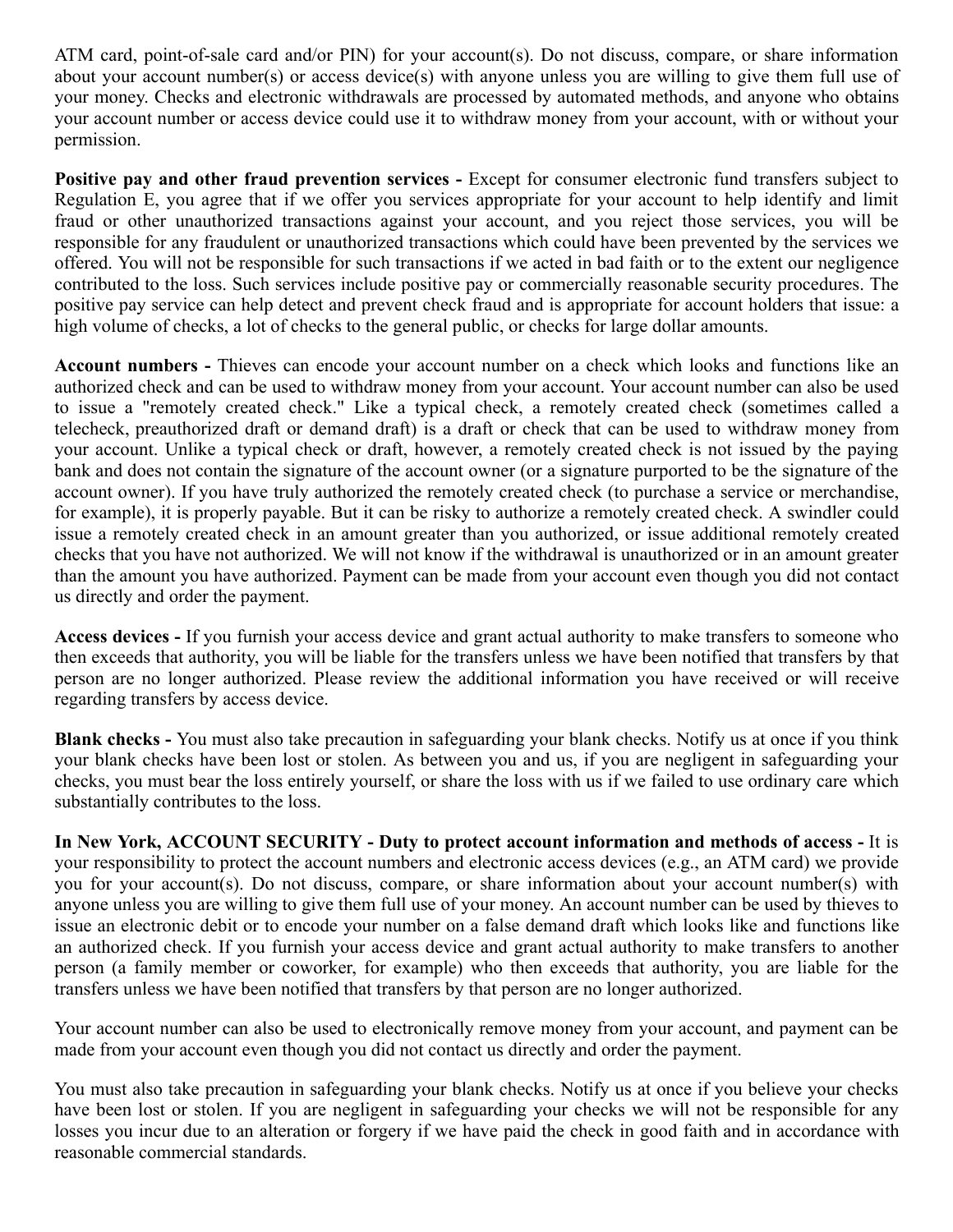**Positive pay and other fraud prevention services - Except for consumer electronic fund transfers subject to** Regulation E, you agree that if we offer you services appropriate for your account to help identify and limit fraud or other unauthorized transactions against your account, and you reject those services, you will be responsible for any fraudulent or unauthorized transactions which could have been prevented by the services we offered. You will not be responsible for such transactions if we acted in bad faith or to the extent our negligence contributed to the loss. Such services include positive pay or commercially reasonable security procedures. If we offered you a commercially reasonable security procedure which you reject, you agree that you are responsible for any payment order, whether authorized or not, that we accept in compliance with an alternative security procedure that you have selected. The positive pay service can help detect and prevent check fraud and is appropriate for account holders that issue: a high volume of checks, a lot of checks to the general public, or checks for large dollar amounts.

**MONITORING AND RECORDING TELEPHONE CALLS AND CONSENT TO RECEIVE COMMUNICATIONS -** Subject to federal and state law, we may monitor or record phone calls for security reasons, to maintain a record and to ensure that you receive courteous and efficient service. You consent in advance to any such recording.

To provide you with the best possible service in our ongoing business relationship for your account we may need to contact you about your account from time to time by telephone, text messaging or email. However, we first obtain your consent to contact you about your account in compliance with applicable consumer protection provisions in the federal Telephone Consumer Protection Act of 1991 (TCPA), CAN-SPAM Act and their related federal regulations and orders issued by the Federal Communications Commission (FCC).

- Your consent is limited to your account, and as authorized by applicable law and regulations.
- Your consent is voluntary and not conditioned on the purchase of any product or service from us.

With the above understandings, you authorize us to contact you regarding your account throughout its existence using any telephone numbers or email addresses that you have previously provided to us by virtue of an existing business relationship or that you may subsequently provide to us.

This consent is regardless of whether the number we use to contact you is assigned to a landline, a paging service, a cellular wireless service, a specialized mobile radio service, other radio common carrier service or any other service for which you may be charged for the call. You further authorize us to contact you through the use of voice, voice mail and text messaging, including the use of pre-recorded or artificial voice messages and an automated dialing device.

If necessary, you may change or remove any of the telephone numbers or email addresses at any time using any reasonable means to notify us.

**CLAIM OF LOSS -** If you claim a credit or refund because of a forgery, alteration, or any other unauthorized withdrawal, you agree to cooperate with us in the investigation of the loss, including giving us an affidavit containing whatever reasonable information we require concerning your account, the transaction, and the circumstances surrounding the loss. You will notify law enforcement authorities of any criminal act related to the claim of lost, missing, or stolen checks or unauthorized withdrawals. We will have a reasonable period of time to investigate the facts and circumstances surrounding any claim of loss. Unless we have acted in bad faith, we will not be liable for special or consequential damages, including loss of profits or opportunity, or for attorneys' fees incurred by you.

You agree that you will not waive any rights you have to recover your loss against anyone who is obligated to repay, insure, or otherwise reimburse you for your loss. You will pursue your rights or, at our option, assign them to us so that we may pursue them. Our liability will be reduced by the amount you recover or are entitled to recover from these other sources.

**ADDRESS OR NAME CHANGES -** You are responsible for notifying us of any change in your address or your name. Unless we agree otherwise, change of address or name must be made in writing by at least one of the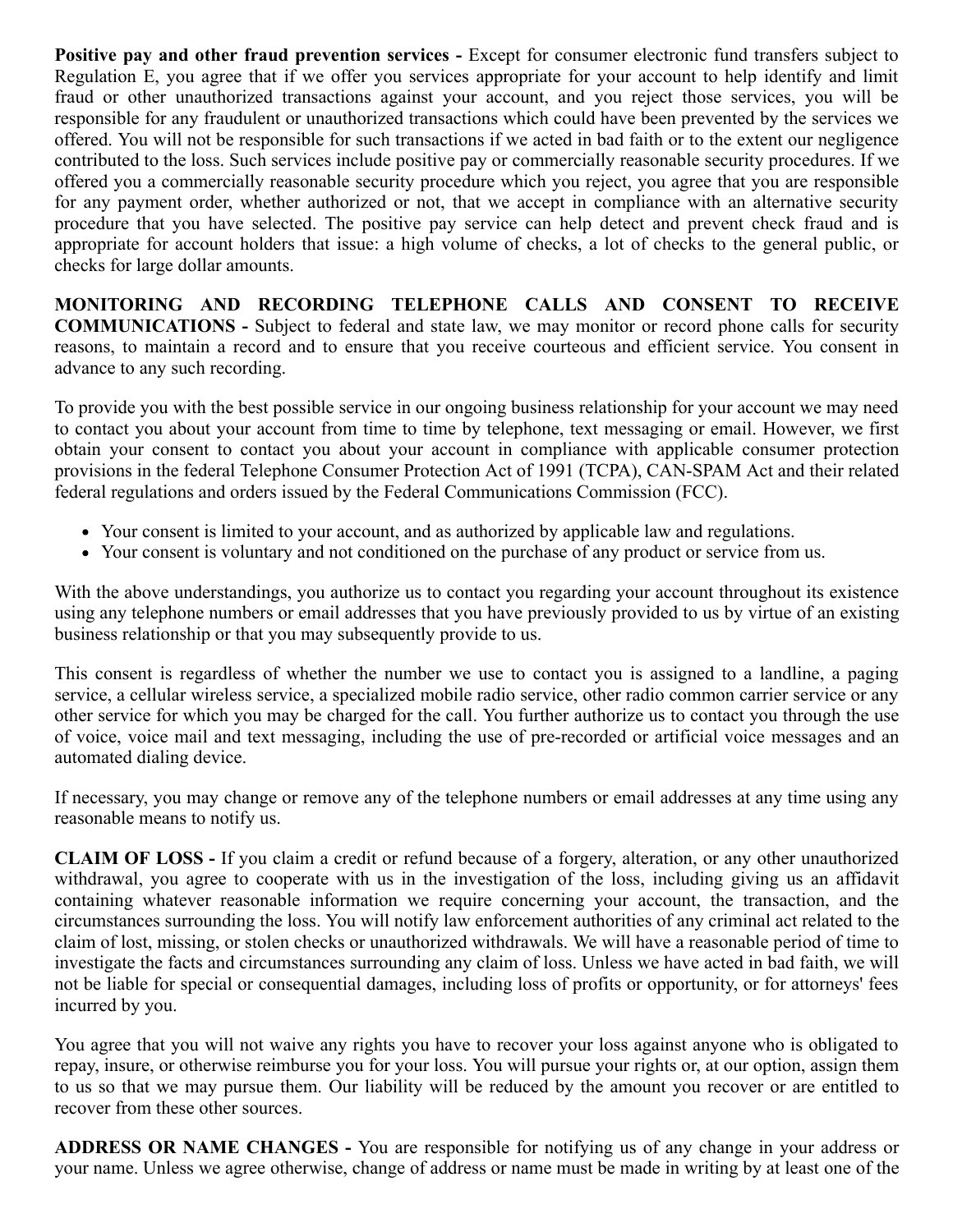account holders. Informing us of your address or name change on a check reorder form is not sufficient. We will attempt to communicate with you only by use of the most recent address you have provided to us. If provided elsewhere, we may impose a service fee if we attempt to locate you.

**RESOLVING ACCOUNT DISPUTES -** We may place an administrative hold on the funds in your account (refuse payment or withdrawal of the funds) if it becomes subject to a claim adverse to (1) your own interest; (2) others claiming an interest as survivors or beneficiaries of your account; or (3) a claim arising by operation of law. The hold may be placed for such period of time as we believe reasonably necessary to allow a legal proceeding to determine the merits of the claim or until we receive evidence satisfactory to us that the dispute has been resolved. We will not be liable for any items that are dishonored as a consequence of placing a hold on funds in your account for these reasons.

**ACH AND WIRE TRANSFERS -** This agreement is subject to Article 4A of the Uniform Commercial Code - Fund Transfers as adopted in the state in which you have your account with us. If you originate a fund transfer and you identify by name and number a beneficiary financial institution, an intermediary financial institution or a beneficiary, we and every receiving or beneficiary financial institution may rely on the identifying number to make payment. We may rely on the number even if it identifies a financial institution, person or account other than the one named. You agree to be bound by automated clearing house association rules. These rules provide, among other things, that payments made to you, or originated by you, are provisional until final settlement is made through a Federal Reserve Bank or payment is otherwise made as provided in Article 4A-403(a) of the Uniform Commercial Code. If we do not receive such payment, we are entitled to a refund from you in the amount credited to your account and the party originating such payment will not be considered to have paid the amount so credited. Credit entries may be made by ACH. If we receive a payment order to credit an account you have with us by wire or ACH, we are not required to give you any notice of the payment order or credit.

We will require additional authentication of any wire transfer request. This additional authentication may include, but is not limited to, one-time PIN verification and/or telephone confirmation of the request. The wire will not be sent until this confirmation is completed.

**FDIC INSURANCE** - Funds in your account(s) with us are insured by the Federal Deposit Insurance Corporation (FDIC) and backed by the full faith and credit of the United States. The amount of insurance coverage you have depends on the number of accounts you have with us that are of different "ownership." An individual account is one unique form of "ownership"; a joint account, a pay-on-death account, and a self directed qualified retirement account (e.g., an IRA) are examples of some of the others. Deposit insurance for a person's self directed qualified retirement account is up to \$250,000. (An IRA is a self directed qualified retirement account as is any account where the owner decides where and how to invest the balance.) Funds are insured to \$250,000 per depositor for the total of funds combined in all of your other insured accounts with us. If you want a more detailed explanation or additional information, you may ask us or contact the FDIC. You can also visit the FDIC website at www.fdic.gov and click on the Deposit Insurance link. The link includes detailed contact information as well as a deposit insurance estimator.

**UNCLAIMED PROPERTY -** The law establishes procedures under which unclaimed property must be surrendered to the state. (We may have our own rules regarding dormant accounts, and if we charge a fee for dormant accounts it will be disclosed to you elsewhere.) Generally, the funds in your account are considered unclaimed if you have not had any activity or communication with us regarding your account over a period of years. Ask us if you want further information about the period of time or type of activity that will prevent your account from being unclaimed. If your funds are surrendered to the state, you may be able to reclaim them, but your claim must be presented to the state. Once your funds are surrendered, we no longer have any liability or responsibility with respect to the funds.

**CASH TRANSACTION REPORTING -** To help law enforcement agencies detect illegal activities, the law requires all financial institutions to gather and report information on some types of cash transactions. If the information we need to complete the report is not provided, we are required to refuse to handle the transaction. If you have any questions regarding these rules, please contact your local Internal Revenue Service office.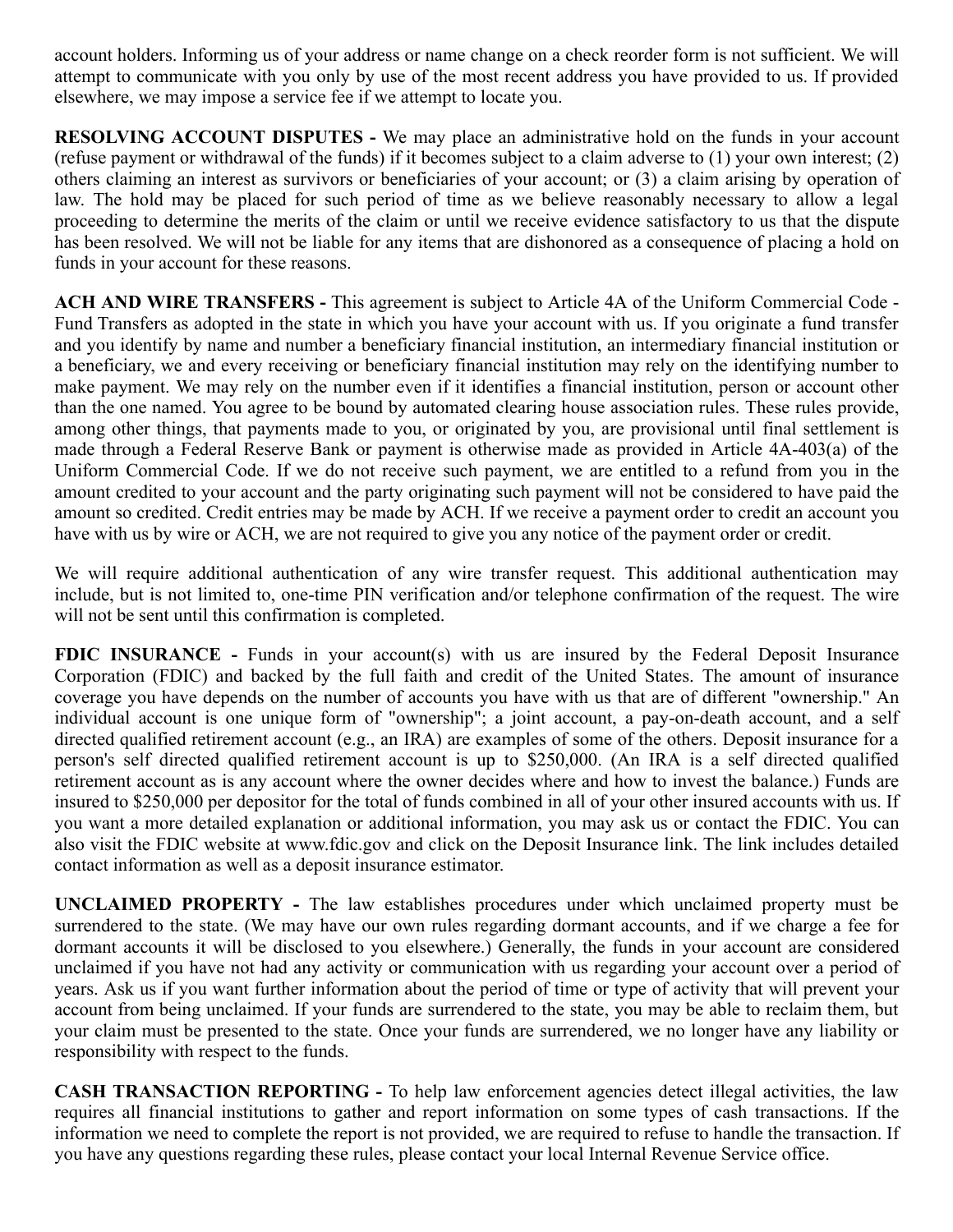**BACKUP WITHHOLDING/TIN CERTIFICATION - Federal tax law requires us to report interest payments** we make to you of \$10 or more in a year, and to include your taxpayer identification number (TIN) on the report. Interest includes dividends, interest and bonus payments for purposes of this rule. Therefore, we require you to provide us with your TIN and to certify that it is correct. The TIN is either a social security number (SSN) or an employer identification number (EIN). For most organization or business accounts other than sole proprietorships, the appropriate TIN is the EIN of the organization or business entity. For sole proprietorships, either the SSN or the EIN is appropriate. However, we must supply the IRS with both the individual owner's name and the business name of the sole proprietorship. The appropriate TINs for various other types of accounts are:

Account type - TIN Individual - SSN of the individual. Joint Account - SSN of the owner named first on the account. Uniform Gift/Transfer to Minor - SSN of the minor. Informal (Revocable) Trust - SSN of the owner.

In some circumstances, federal law requires us to withhold and pay to the IRS a percentage of the interest that is earned on funds in your accounts. This is known as backup withholding. We will not have to withhold interest payments when you open your account if you certify your TIN and certify that you are not subject to backup withholding due to underreporting of interest. We may subsequently be required to begin backup withholding if the IRS informs us that you supplied an incorrect TIN or that you underreported your interest income. If you do not have a TIN, we may defer backup withholding if you certify that you do not have a TIN but have applied for one. However, we must begin backup withholding if you do not supply us with a certified TIN within 60 days. If you do not have a TIN because you are a foreign person (either an individual who is a nonresident alien or a foreign organization) you must certify your foreign status. If you are an exempt payee (receiver of interest payments), you do not need to certify your TIN, but you will have to certify your exempt status and supply us with your TIN. The most common exempt payees are corporations, organizations exempt from tax under Section 501(a), and an individual retirement plan or a custodial account under Section 403(b)(7). If you do not supply us with the appropriate TIN, we may refuse to open your account.

**CHECK STORAGE AND COPIES -** You agree that you will not receive your canceled checks. We will store your canceled checks or copies of them for a reasonable retention period. You may request copies from us in the manner we require.

**TRUNCATION, SUBSTITUTE CHECKS, AND OTHER CHECK IMAGES -** If you truncate an original check and create a substitute check, or other paper or electronic image of the original check, you warrant that no one will be asked to make payment on the original check, a substitute check or any other electronic or paper image, if the payment obligation relating to the original check has already been paid. You also warrant that any substitute check you create conforms to the legal requirements and generally accepted specifications for substitute checks. You agree to retain the original check in conformance with our internal policy for retaining original checks. You agree to indemnify us for any loss we may incur as a result of any truncated check transaction you initiate. We can refuse to accept substitute checks that have not previously been warranted by a bank or other financial institution in conformance with the Check 21 Act. Unless specifically stated in a separate agreement between you and us, we do not have to accept any other electronic or paper image of an original check.

**UNLAWFUL INTERNET GAMBLING NOTICE -** Restricted transactions as defined in Federal Reserve Regulation GG are prohibited from being processed through this account or relationship. Restricted transactions generally include, but are not limited to, those in which credit, electronic fund transfers, checks, or drafts are knowingly accepted by gambling businesses in connection with the participation by others in unlawful Internet gambling.

**INTERNATIONAL ACH TRANSACTIONS -** Financial institutions are required by law to scrutinize or verify any international ACH transaction (IAT) that they receive against the Specially Designated Nationals (SDN) list of the Office of Foreign Assets Control (OFAC). This action may, from time to time, cause us to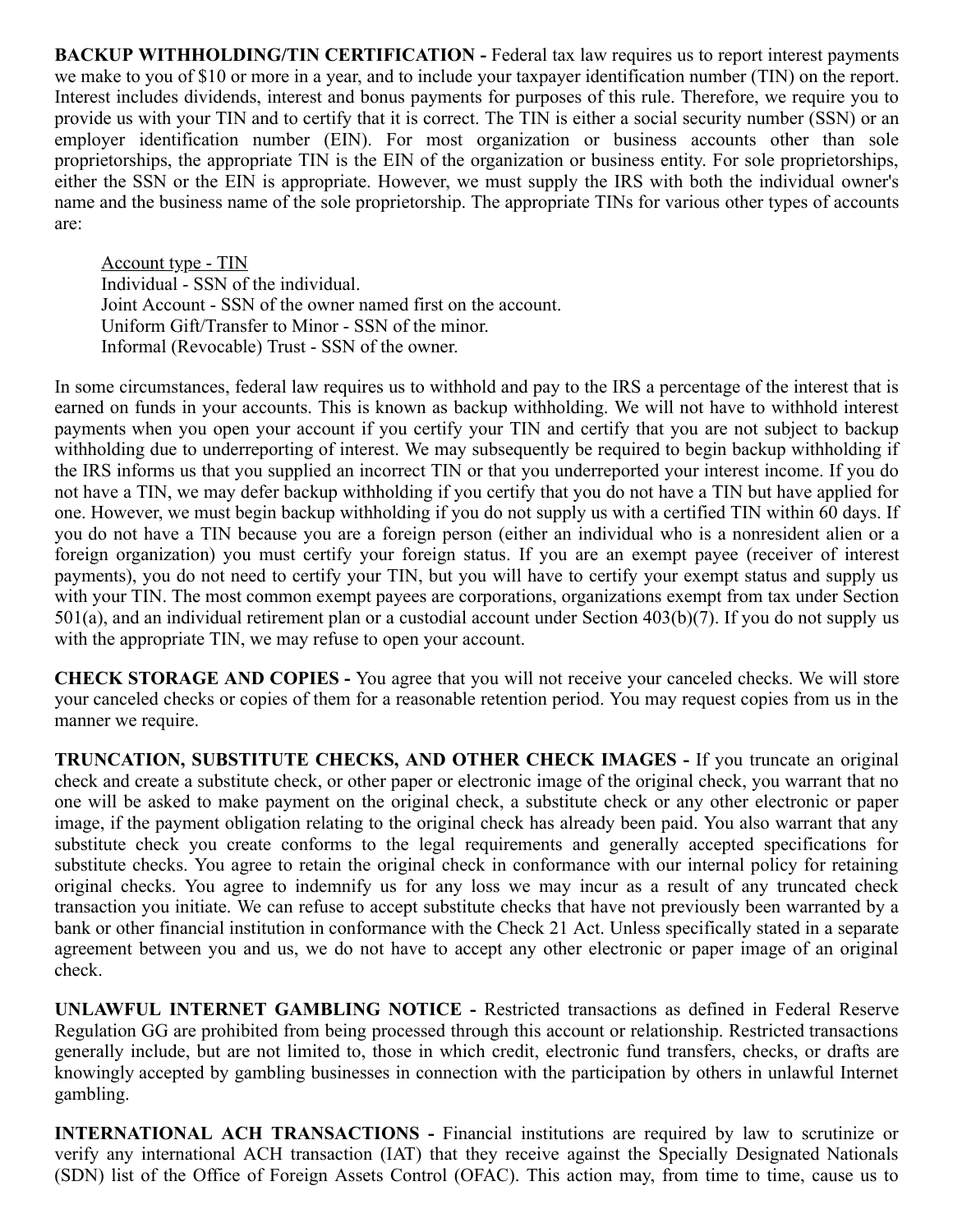temporarily suspend processing of an IAT and potentially affect the settlement and/or availability of such payments.

# **ELECTRONIC FUNDS TRANSFERS YOUR RIGHTS AND RESPONSIBILITIES**

This Electronic Funds Transfer disclosure does not apply to any accounts other than consumer accounts, as defined by Regulation E.

Indicated below are types of Electronic Funds Transfers we are capable of handling, some of which may not apply to your account. Please read this disclosure carefully because it tells you your rights and obligations for the transactions listed. You should keep this notice for future reference.

**Electronic Fund Transfers Initiated By Third Parties.** You may authorize a third party to initiate electronic fund transfers between your account and the third party's account. These transfers to make or receive payment may be one-time occurrences or may recur as directed by you. These transfers may use the Automated Clearing House (ACH) or other payments network. Your authorization to the third party to make these transfers can occur in a number of ways. For example, your authorization to convert a check to an electronic fund transfer or to electronically pay a returned check charge can occur when a merchant provides you with notice and you go forward with the transaction (typically, at the point of purchase, a merchant will post a sign and print the notice on a receipt). In all cases, these third party transfers will require you to provide the third party with your account number and bank information. This information can be found on your check as well as on a deposit or withdrawal slip. Thus, you should only provide your bank and account information (whether over the phone, the Internet, or via some other method) to trusted third parties whom you have authorized to initiate these electronic fund transfers. Examples of these transfers include, but are not limited to:

- **Preauthorized credits.** You may make arrangements for certain direct deposits to be accepted into your checking or savings account(s).
- **Preauthorized payments.** You may make arrangements to pay certain recurring bills from your checking or savings account(s).
- **Electronic check conversion.** You may authorize a merchant or other payee to make a one-time electronic payment from your checking account using information from your check to pay for purchases or pay bills.
- **Electronic returned check charge.** You may authorize a merchant or other payee to initiate an electronic funds transfer to collect a charge in the event a check is returned for insufficient funds.

**Telephone Banking Transfers - types of transfers -** You may access your account by telephone 24 hours a day at 1-888-776-BANK(2265) using your personal identification number, a touch tone phone, and your customer number, to:

- transfer funds from checking to checking
- transfer funds from checking to savings
- transfer funds from savings to checking
- transfer funds from savings to savings
- get information about:
	- o the account balance of checking accounts
	- o the last five deposits to checking accounts
	- o the last five withdrawals from checking accounts
	- o the account balance of savings accounts
	- o the last five deposits to savings accounts
	- o the last five withdrawals from savings accounts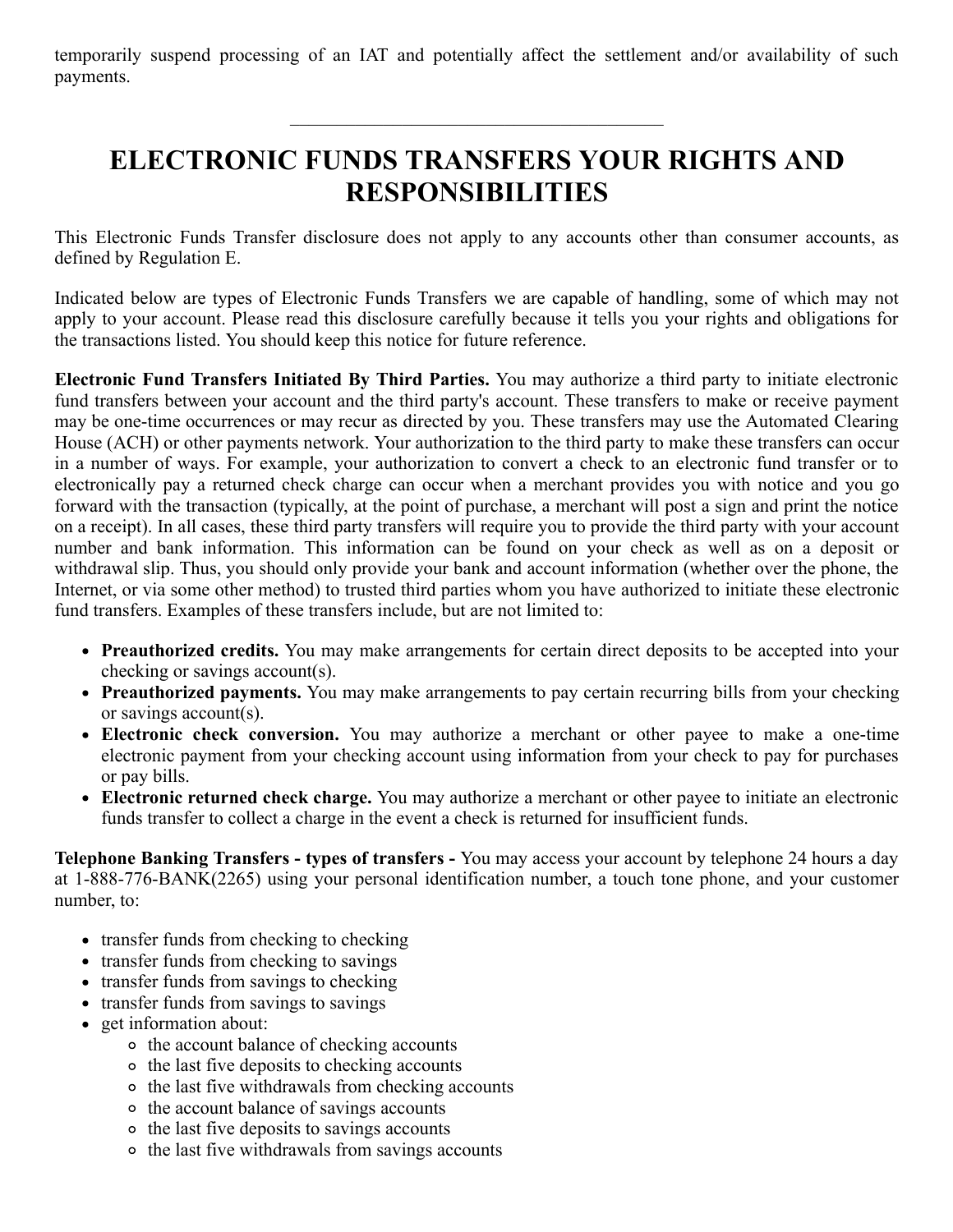**Your Option to Limit Cash Withdrawals (In Michigan) -** In addition to dollar amount limitations for withdrawals using your ATM and/or MasterMoney Debit Card and/or code that we may establish, you have the option to limit the amount of cash that can be withdrawn by your ATM and/or MasterMoney Debit Card and/or code to \$50.00 per day or some other amount acceptable to us.

**ATM Transfers - types of transfers, dollar limitations, and charges -** You may access your liquid account(s) by ATM using your ATM card and personal identification number or your MasterMoney Debit Card and personal identification number, to:

- make deposits to checking account(s)
- make deposits to savings account(s)
- $\bullet$  get cash withdrawals from checking account(s)
- $\bullet$  get cash withdrawals from savings account(s)
- transfer funds from savings to checking account(s)
- $\bullet$  transfer funds from checking to savings account(s)
- get information about:
	- o the account balance of your checking accounts
	- o the account balance of your savings accounts

Please refer to our separate inserts for fees that may apply. You may withdraw \$400.00 cash per day.

Some of these services may not be available at all terminals.

**Types of MasterMoney Debit Card Point-of-Sale Transactions -** You may access your checking account(s) to purchase goods (in person, online, or by phone), pay for services (in person, online, or by phone), get cash from a merchant, if the merchant permits, or from a participating financial institution, and do anything that a participating merchant will accept.

## **Point-of-Sale Transactions - dollar limitations and charges - Using your card:**

Please refer to our separate inserts for fees that may apply.

For individual accounts, you may withdraw cash up to \$600.00 per day at a point-of-sale and may conduct a point-of-sale transaction up to \$2,000.00 per day. For business accounts, you may withdraw up to \$750.00 per day at a point-of-sale and may conduct a point-of-sale transaction up to \$5,000.00 per day.

**Currency Conversion.** If you effect a transaction with your MasterMoney Debit Card in a currency other than US Dollars, Mastercard® will convert the charge into a US Dollar amount. The Mastercard currency conversion procedure includes use of either a government-mandated exchange rate, or a wholesale exchange rate selected by Mastercard. The exchange rate Mastercard uses will be a rate in effect on the day the transaction is processed. This rate may differ from the rate in effect on the date of purchase or the date the transaction was posted to your account.

**Advisory Against Illegal Use.** You agree not to use your card(s) for illegal gambling or other illegal purpose. Display of a payment card logo by, for example, an online merchant does not necessarily mean that transactions are lawful in all jurisdictions in which the cardholder may be located.

Please see your cardholder agreement for additional information relating to the use of your MasterMoney Debit Card.

**Online Banking Computer Transfers - types of transfers, dollar limitations, and charges -** You may access your account(s) by computer using your personal identification number and your customer number, to:

- transfer funds from checking to checking
- transfer funds from checking to savings
- transfer funds from savings to checking
- transfer funds from savings to savings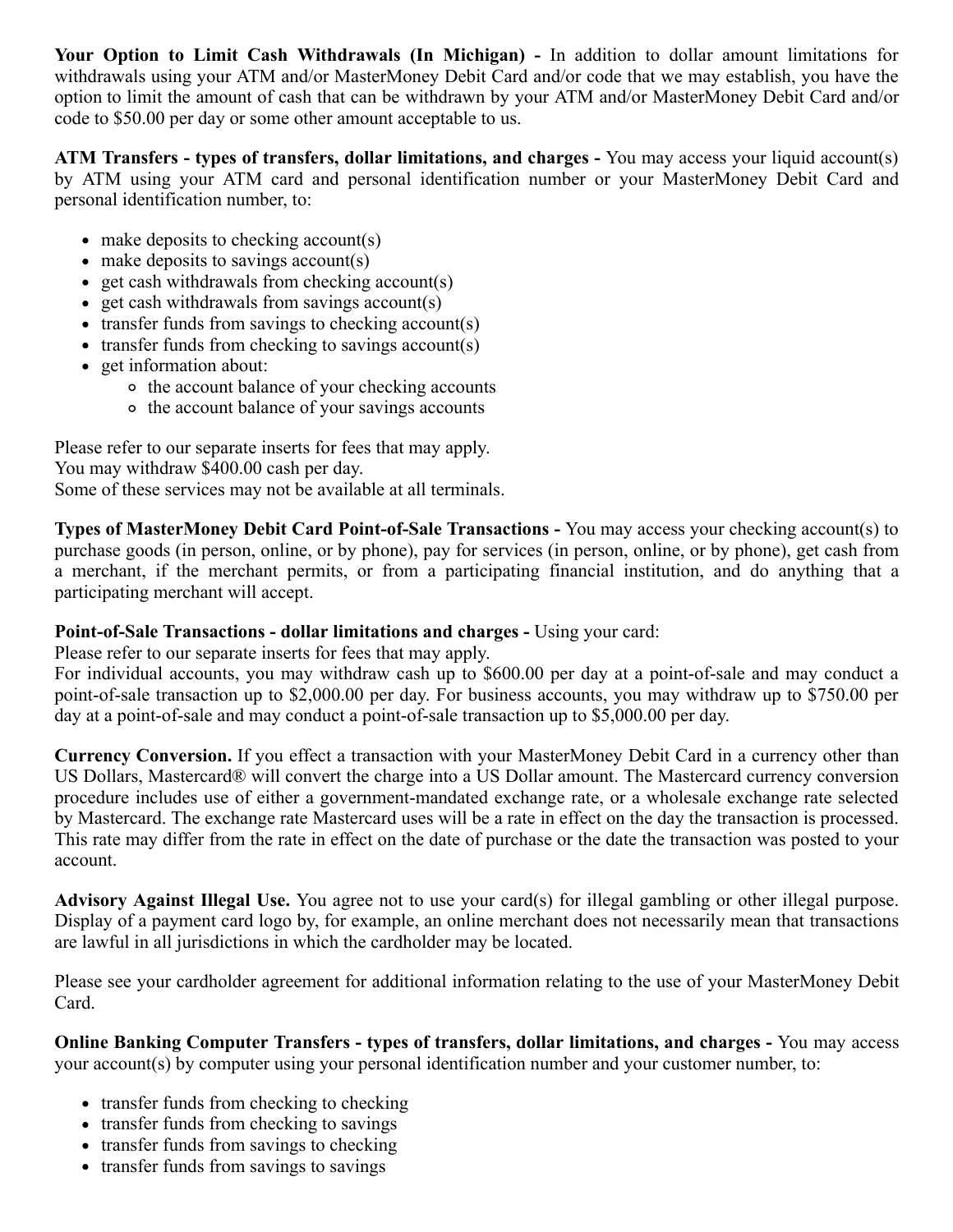- make payments from checking to third parties using Online Bill Payment (must be prearranged with the bank)
- get information about:
	- o the account balance of checking accounts
	- $\circ$  the last 45 days of transactions
	- o the account balance of savings accounts
	- $\circ$  the last 45 days of transactions
	- certificates of deposit
- order checks

You may also access your account(s) by using your mobile digital device through our Online Banking service. Once enrolled in Mobile Banking, you can:

- Check your balances.
- Make transfers from one Sterling Bank & Trust account to another.
- Look up transactions for the last 30 days.
- Locate a branch or ATM.
- Change your PIN.
- Pay your bills.
- Receive alerts you set up in Online Banking.
- Contact us.

Please refer to our separate inserts for dollar limitations and fees that may apply.

## **Minimum account balance - (In Michigan) -**

We do not require you to maintain a minimum balance in any account as a condition of using an access device (card or code) to accomplish a transfer.

# **FEES**

- We do not charge for direct deposits to any type of account.
- We do not charge for preauthorized payments from any type of account.

Except as indicated elsewhere, we do not charge for these electronic fund transfers.

**ATM Operator/Network Fees.** When you use an ATM not owned by us, you may be charged a fee by the ATM operator or any network used (and you may be charged a fee for a balance inquiry even if you do not complete a fund transfer).

# **DOCUMENTATION**

- **Terminal transfers.** You can get a receipt at the time you make a transfer to or from your account using an automated teller machine or point-of-sale terminal. However, you may not get a receipt if the amount of the transfer is \$15 or less.
- **Preauthorized credits.** If you have arranged to have direct deposits made to your account at least once every 60 days from the same person or company, you can call us at (800) 944-BANK(2265) Branch Operations to find out whether or not the deposit has been made.

# **Periodic statements.**

You will get a monthly account statement from us for your checking and money market accounts.

You will get a monthly account statement from us for your savings accounts, unless there are no transfers in a particular month. In any case, you will get a statement at least quarterly.

# **PREAUTHORIZED PAYMENTS**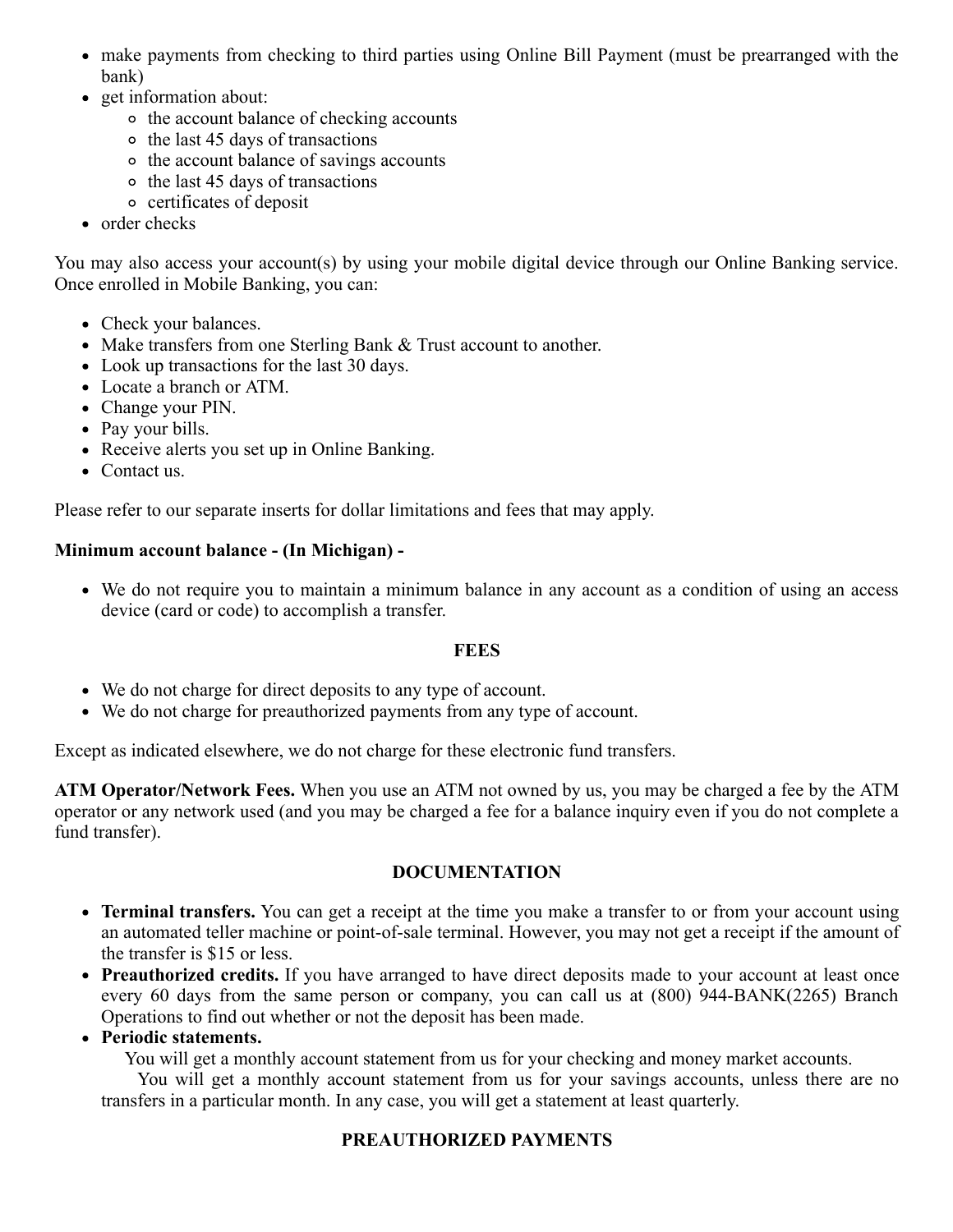**Right to stop payment and procedure for doing so.** If you have told us in advance to make regular payments out of your account, you can stop any of these payments. Here is how:

Call or write us at the telephone number or address listed in this disclosure in time for us to receive your request 3 business days or more before the payment is scheduled to be made. If you call, we may also require you to put your request in writing and get it to us within 14 days after you call.

Please refer to our separate fee schedule for the amount we will charge you for each stop-payment order you give.

- **Notice of varying amounts.** If these regular payments may vary in amount, the person you are going to pay will tell you, 10 days before each payment, when it will be made and how much it will be. (You may choose instead to get this notice only when the payment would differ by more than a certain amount from the previous payment, or when the amount would fall outside certain limits that you set.)
- **Liability for failure to stop payment of preauthorized transfer.** If you order us to stop one of these payments 3 business days or more before the transfer is scheduled, and we do not do so, we will be liable for your losses or damages.

## **FINANCIAL INSTITUTION'S LIABILITY**

**Liability for failure to make transfers.** If we do not complete a transfer to or from your account on time or in the correct amount according to our agreement with you, we will be liable for your losses or damages. However, there are some exceptions. We will not be liable, for instance:

- 1. If, through no fault of ours, you do not have enough money in your account to make the transfer.
- 2. If you have an overdraft line and the transfer would go over the credit limit.
- 3. If the automated teller machine where you are making the transfer does not have enough cash.
- 4. If the terminal or system was not working properly and you knew about the breakdown when you started the transfer.
- 5. If circumstances beyond our control (such as fire or flood) prevent the transfer, despite reasonable precautions that we have taken.
- 6. If online bill payment does not accurately complete the transaction or prevents the transfer.
- 7. There may be other exceptions stated in our agreement with you.

## **CONFIDENTIALITY**

We will disclose information to third parties about your account or the transfers you make:

- 1. where it is necessary for completing transfers; or
- 2. in order to verify the existence and condition of your account for a third party, such as a credit bureau or merchant; or
- 3. in order to comply with government agency or court orders; or
- 4. as explained in the separate Privacy Disclosure.

#### **UNAUTHORIZED TRANSFERS (In Michigan and Washington)**

## **(a) Consumer liability.**

• *Generally.* Tell us AT ONCE if you believe your card and/or code has been lost or stolen, or if you believe that an electronic fund transfer has been made without your permission using information from your check. Telephoning is the best way of keeping your possible losses down. You could lose all the money in your account (plus your maximum overdraft line of credit). If you tell us within 2 business days after you learn of the loss or theft of your card and/or code, you can lose no more than \$50 if someone used your card and/or code without your permission.

If you do NOT tell us within 2 business days after you learn of the loss or theft of your card and/or code, and we can prove we could have stopped someone from using your card and/or code without your permission if you had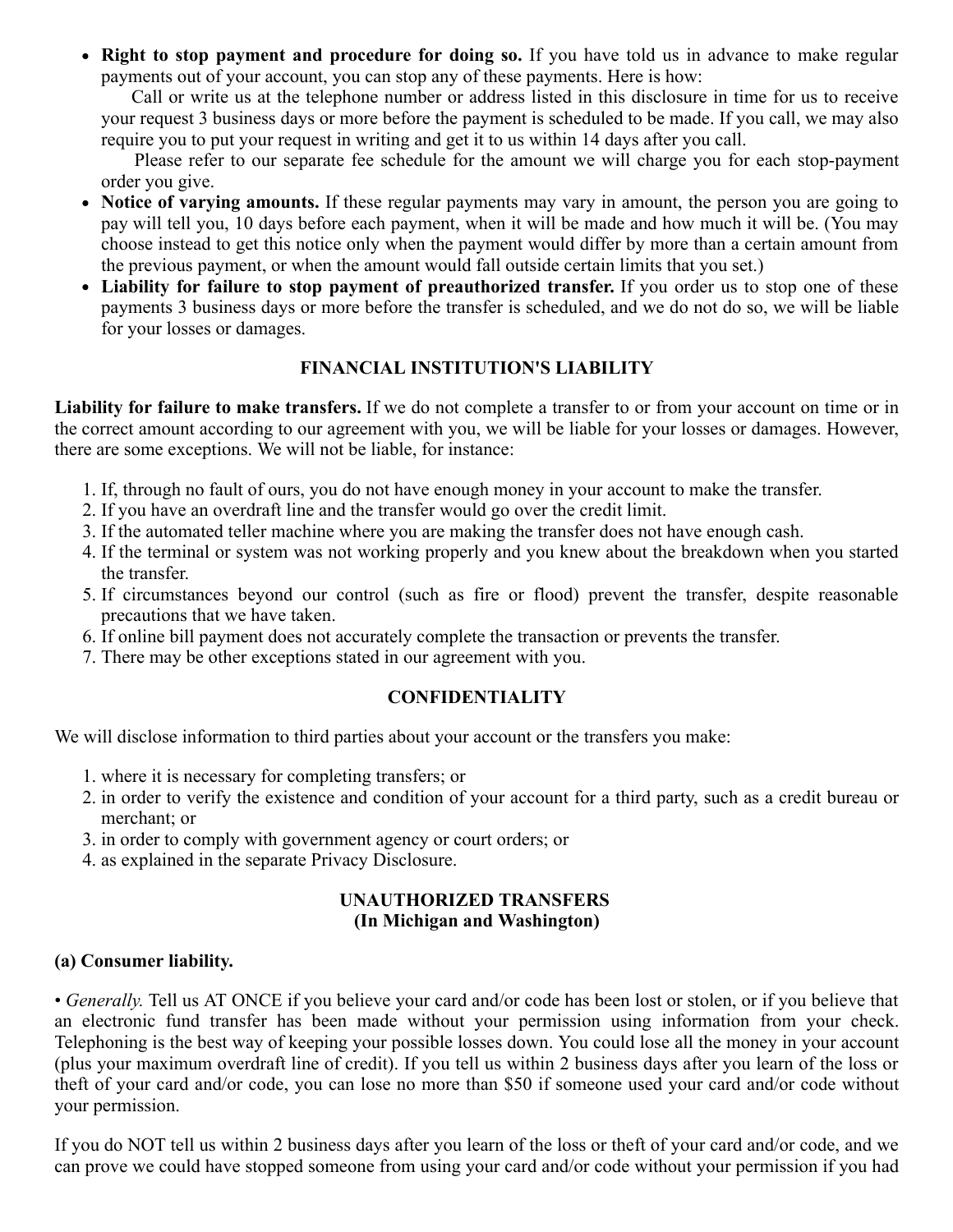told us, you could lose as much as \$500.

Also, if your statement shows transfers that you did not make, including those made by card, code or other means, tell us at once. If you do not tell us within 60 days after the statement was mailed to you, you may not get back any money you lost after the 60 days if we can prove that we could have stopped someone from taking the money if you had told us in time.

If a good reason (such as a long trip or a hospital stay) kept you from telling us, we will extend the time periods.

• *Additional Limits on Liability for MasterMoney Debit Card.* You will not be liable for any unauthorized transactions using your MasterMoney Debit Card if: (i) you can demonstrate that you have exercised reasonable care in safeguarding your card from the risk of loss or theft, and (ii) upon becoming aware of a loss or theft, you promptly report the loss or theft to us. Mastercard is a registered trademark, and the circles design is a trademark of Mastercard International Incorporated.

**(b) Contact in event of unauthorized transfer.** If you believe your card and/or code has been lost or stolen, call or write us at the telephone number or address listed in this disclosure. You should also call the number or write to the address listed in this disclosure if you believe a transfer has been made using the information from your check without your permission.

## **UNAUTHORIZED TRANSFERS (In California)**

## **(a) Consumer liability.**

• *Generally.* Tell us AT ONCE if you believe your card and/or code has been lost or stolen, or if you believe that an electronic fund transfer has been made without your permission using information from your check. Telephoning is the best way of keeping your possible losses down. You could lose all the money in your account (plus your maximum overdraft line of credit). You can lose no more than \$50 if someone used your card and/or code without your permission, and, either:

(i) your card can be used to initiate a transaction without a PIN or other personal identification number, or

(ii) you tell us within 2 business days after you learn of the loss or theft of your card and/or code. If you do NOT tell us within 2 business days after you learn of the loss or theft of your card and/or code, and we can prove we could have stopped someone from using your card and/or code without your permission if you had told us, you could lose as much as \$500.

Also, if your statement shows transfers that you did not make, including those made by card, code or other means, tell us at once. If you do not tell us within 60 days after the statement was mailed to you, you may not get back any money you lost after the 60 days if we can prove that we could have stopped someone from taking the money if you had told us in time. If a good reason (such as a long trip or a hospital stay) kept you from telling us, we will extend the time periods.

• *Additional Limits on Liability for MasterMoney Debit Card.* You will not be liable for any unauthorized transactions using your MasterMoney Debit Card if: (i) you can demonstrate that you have exercised reasonable care in safeguarding your card from the risk of loss or theft, and (ii) upon becoming aware of a loss or theft, you promptly report the loss or theft to us. Mastercard is a registered trademark, and the circles design is a trademark of Mastercard International Incorporated.

**(b) Contact in event of unauthorized transfer.** If you believe your card and/or code has been lost or stolen, call or write us at the telephone number or address listed in this disclosure. You should also call the number or write to the address listed in this disclosure if you believe a transfer has been made using the information from your check without your permission.

## **REGULATORY AUTHORITY (In Michigan)**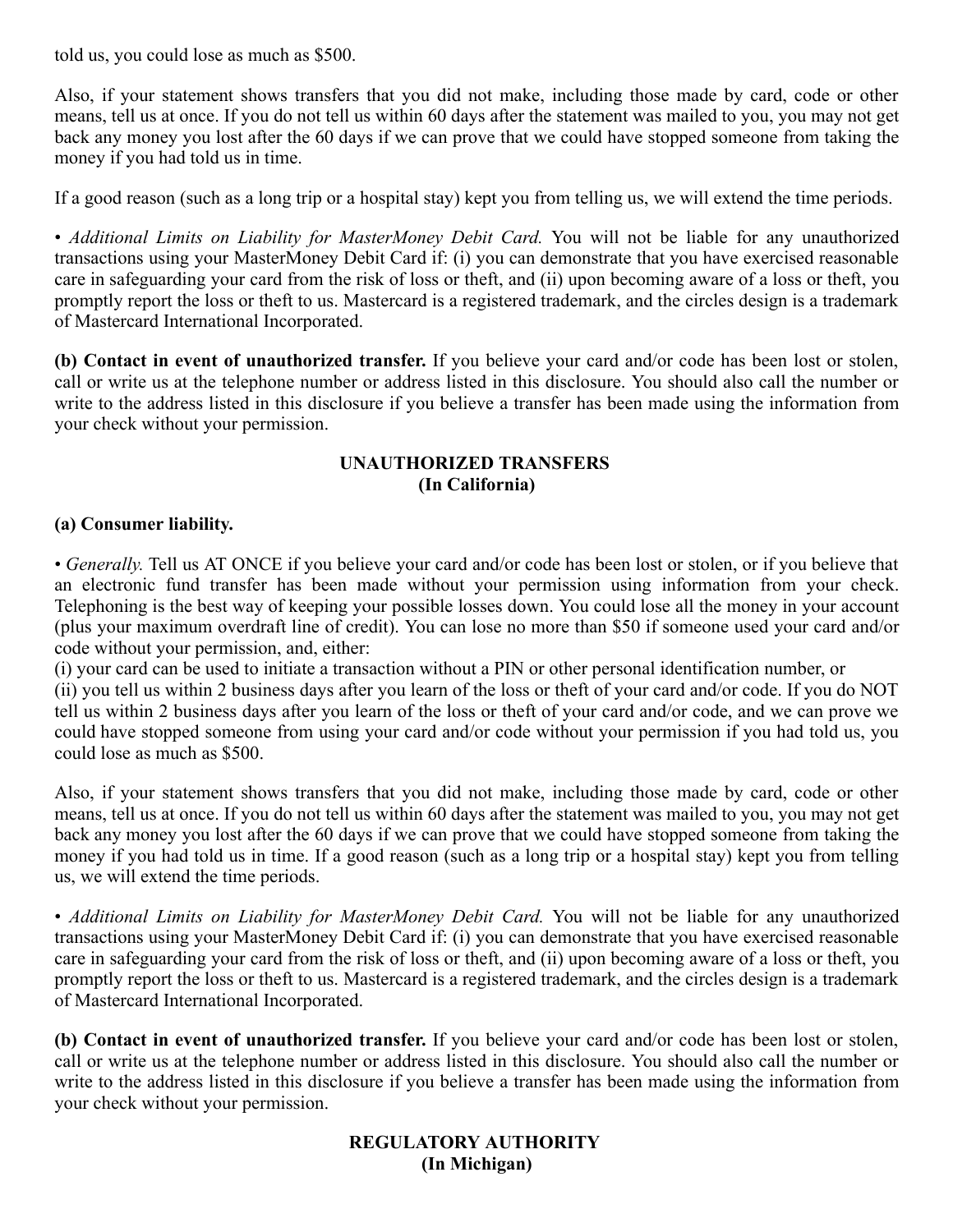If you believe that any provision of the Michigan Electronic Funds Transfer Act has been violated you should notify the Office of Financial and Insurance Regulation at the Michigan Department of Licensing and Regulatory Affairs, P.O. Box 30220, Lansing, Michigan 48909 or the Office of the Comptroller of the Currency (OCC) Customer Assistance Group, 1301 McKinney Street, Suite 3450, Houston, TX 77010-9050, Phone: (800) 613-6743 or HelpWithMyBank.gov.

#### **ERROR RESOLUTION NOTICE**

In Case of Errors or Questions About Your Electronic Transfers, Call or Write us at the telephone number or address listed in this disclosure, as soon as you can, if you think your statement or receipt is wrong or if you need more information about a transfer listed on the statement or receipt. We must hear from you no later than 60 days after we sent the FIRST statement on which the problem or error appeared.

- 1. Tell us your name and account number (if any).
- 2. Describe the error or the transfer you are unsure about, and explain as clearly as you can why you believe it is an error or why you need more information.
- 3. Tell us the dollar amount of the suspected error.

If you tell us orally, we may require that you send us your complaint or question in writing within 10 business days.

We will determine whether an error occurred within 10 business days (20 business days if the transfer involved a new account) after we hear from you and will correct any error promptly. If we need more time, however, we may take up to 45 days (90 days if the transfer involved a new account, a point-of-sale transaction, or a foreigninitiated transfer) to investigate your complaint or question. If we decide to do this, we will credit your account within 10 business days (20 business days if the transfer involved a new account) for the amount you think is in error, so that you will have the use of the money during the time it takes us to complete our investigation. If we ask you to put your complaint or question in writing and we do not receive it within 10 business days, we may not credit your account. Your account is considered a new account for the first 30 days after the first deposit is made, unless each of you already has an established account with us before this account is opened.

We will tell you the results within three business days after completing our investigation. If we decide that there was no error, we will send you a written explanation.

You may ask for copies of the documents that we used in our investigation.

STERLING BANK & TRUST 2122 MARKET STREET SAN FRANCISCO, CA 94114 Business Days: Monday through FridayExcluding Federal HolidaysPhone: (800) 944-BANK(2265) MORE DETAILED INFORMATION IS AVAILABLE ON REQUEST

## **NOTICE OF ATM/NIGHT DEPOSIT FACILITY USER PRECAUTIONS**

As with all financial transactions, please exercise discretion when using an automated teller machine (ATM) or night deposit facility. For your own safety, be careful. The following suggestions may be helpful.

- 1. Prepare for your transactions at home (for instance, by filling out a deposit slip) to minimize your time at the ATM or night deposit facility.
- 2. Mark each transaction in your account record, but not while at the ATM or night deposit facility. Always save your ATM receipts. Don't leave them at the ATM or night deposit facility because they may contain important account information.
- 3. Compare your records with the account statements you receive.
- 4. Don't lend your ATM card to anyone.
- 5. Remember, do not leave your card at the ATM. Do not leave any documents at a night deposit facility.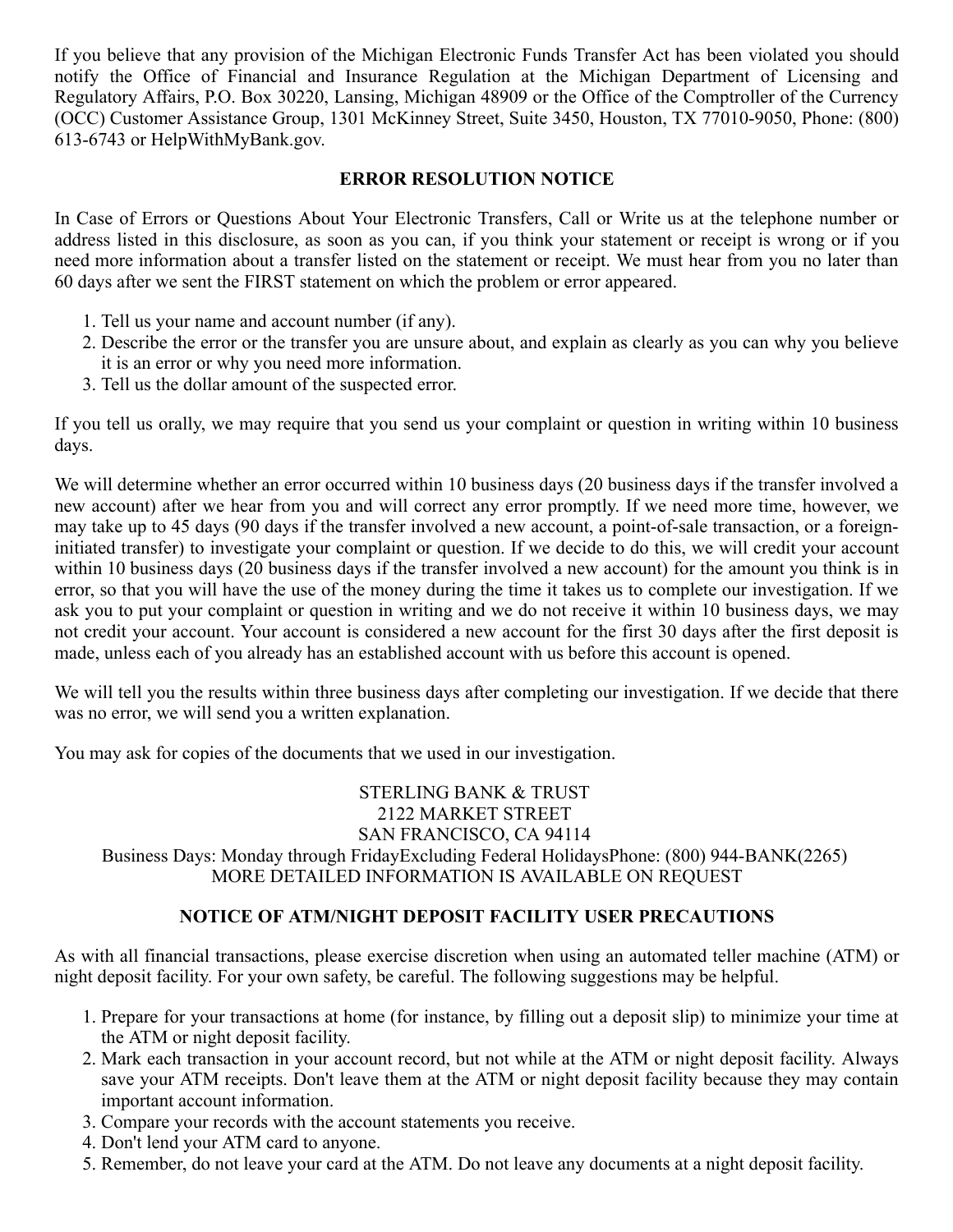- 6. Protect the secrecy of your Personal Identification Number (PIN). Protect your ATM card as though it were cash. Don't tell anyone your PIN. Don't give anyone information regarding your ATM card or PIN over the telephone. Never enter your PIN in any ATM that does not look genuine, has been modified, has a suspicious device attached, or is operating in a suspicious manner. Don't write your PIN where it can be discovered. For example, don't keep a note of your PIN in your wallet or purse.
- 7. Prevent others from seeing you enter your PIN by using your body to shield their view.
- 8. If you lose your ATM?card or if it is stolen, promptly notify us. You should consult the other disclosures you have received about electronic fund transfers for additional information about what to do if your card is lost or stolen.
- 9. When you make a transaction, be aware of your surroundings. Look out for suspicious activity near the ATM or night deposit facility, particularly if it is after sunset. At night, be sure that the facility (including the parking area and walkways) is well lighted. Consider having someone accompany you when you use the facility, especially after sunset. If you observe any problem, go to another ATM or night deposit facility.
- 10. Don't accept assistance from anyone you don't know when using an ATM or night deposit facility.
- 11. If you notice anything suspicious or if any other problem arises after you have begun an ATM transaction, you may want to cancel the transaction, pocket your card and leave. You might consider using another ATM or coming back later.
- 12. Don't display your cash; pocket it as soon as the ATM transaction is completed and count the cash later when you are in the safety of your own car, home, or other secure surrounding.
- 13. At a drive-up facility, make sure all the car doors are locked and all of the windows are rolled up, except the driver's window. Keep the engine running and remain alert to your surroundings.
- 14. We want the ATM and night deposit facility to be safe and convenient for you. Therefore, please tell us if you know of any problem with a facility. For instance, let us know if a light is not working or there is any damage to a facility. Please report any suspicious activity or crimes to both the operator of the facility and the local law enforcement officials immediately.

# **YOUR ABILITY TO WITHDRAW FUNDS**

This policy statement applies to "transaction" accounts. Transaction accounts, in general, are accounts which permit an unlimited number of payments to third persons and an unlimited number of telephone and preauthorized transfers to other accounts of yours with us. Checking accounts are the most common transaction accounts. Feel free to ask us whether any of your other accounts might also be under this policy.

Our policy is to delay the availability of funds from your cash and check deposits. During the delay, you may not withdraw the funds in cash and we will not use the funds to pay checks that you have written.

Please remember that even after we have made funds available to you, and you have withdrawn the funds, you are still responsible for checks you deposit that are returned to us unpaid and for any other problems involving your deposit.

## **DETERMINING THE AVAILABILITY OF A DEPOSIT**

The length of the delay is counted in business days from the day of your deposit. Every day is a business day except Saturdays, Sundays, and federal holidays. If you make a deposit before closing on a business day that we are open, we will consider that day to be the day of your deposit. However, if you make a deposit after closing or on a day we are not open, we will consider that the deposit was made on the next business day we are open.

The length of the delay varies depending on the type of deposit and is explained below.

If you make a deposit at an ATM before 3:00 P.M. ET, 12:00 Noon PT (cutoff times may be later on some days or at some locations) on a business day that we are open, we will consider that day to be the day of your deposit.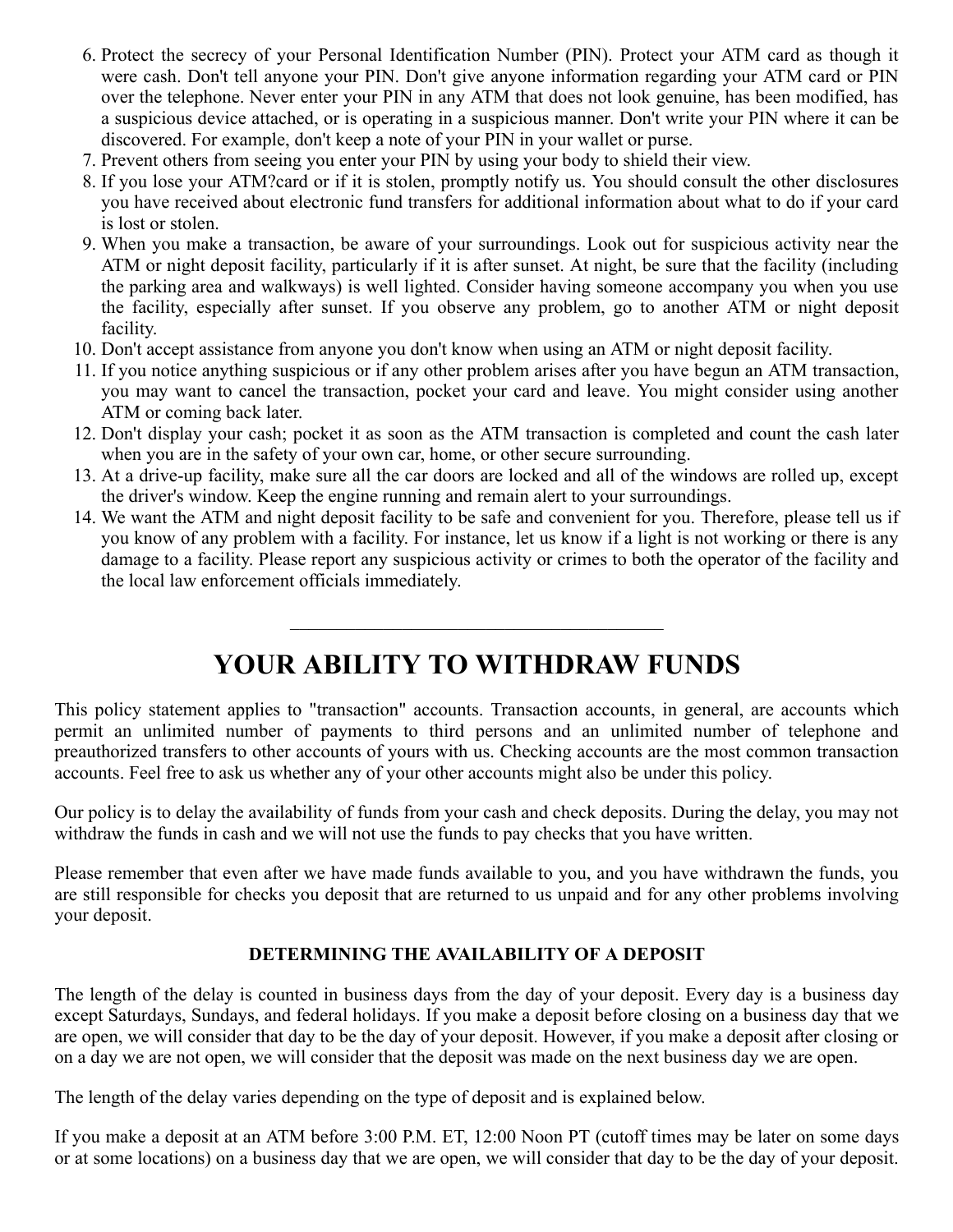However, if you make a deposit at an ATM after 3:00 P.M. ET, 12:00 Noon PT or on a day we are not open, we will consider that the deposit was made on the next business day we are open.

#### **Same-Day Availability**

Funds from electronic direct deposits to your account will be available on the day we receive the deposit.

Funds from the following deposits are available on the day of your deposit:

U.S. Treasury checks that are payable to you. Wire transfers. Checks drawn on Sterling Bank & Trust.

If you make the deposit in person to one of our employees, funds from the following deposits are also available on the day of your deposit:

Cash.

State and local government checks that are payable to you if you use a special deposit slip available from our tellers.

Cashier's, certified, and teller's checks that are payable to you if you use a special deposit slip available from our tellers.

Federal Reserve Bank checks, Federal Home Loan Bank checks, and postal money orders, if these items are payable to you.

If you do not make your deposit in person to one of our employees (for example, if you mail the deposit), funds from these deposits will be available on the second business day after the day we receive your deposit.

#### **Other Check Deposits**

The first \$225 from a deposit of other checks will be available on the same day as the day of deposit. The remaining funds will be available on the second business day after the day of your deposit.

For example, if you deposit a check of \$700 on a Monday, \$225 of the deposit is available on Monday. The remaining \$475 is available on Wednesday.

If we cash a check for you that is drawn on another bank, we may withhold the availability of a corresponding amount of funds that are already in your account. Those funds will be available at the time funds from the check we cashed would have been available if you had deposited it.

If we accept for deposit a check that is drawn on another bank, we may make funds from the deposit available for withdrawal immediately but delay your availability to withdraw a corresponding amount of funds that you have on deposit in another account with us. The funds in the other account would then not be available for withdrawal until the time periods that are described elsewhere in this disclosure for the type of check that you deposited.

#### **CASH WITHDRAWAL LIMITATION (In Michigan and New York)**

For checks described under the section Other Check Deposits, we place certain limitations on withdrawals in cash. In general, \$225 of a deposit is available for withdrawal in cash on the day of deposit. In addition, a total of \$450 of other funds becoming available on a given day is available for withdrawal in cash at or after 5:00 P.M. ET on that day. Any remaining funds will be available for withdrawal in cash on the following business day.

## **CASH WITHDRAWAL LIMITATION (In California and Washington)**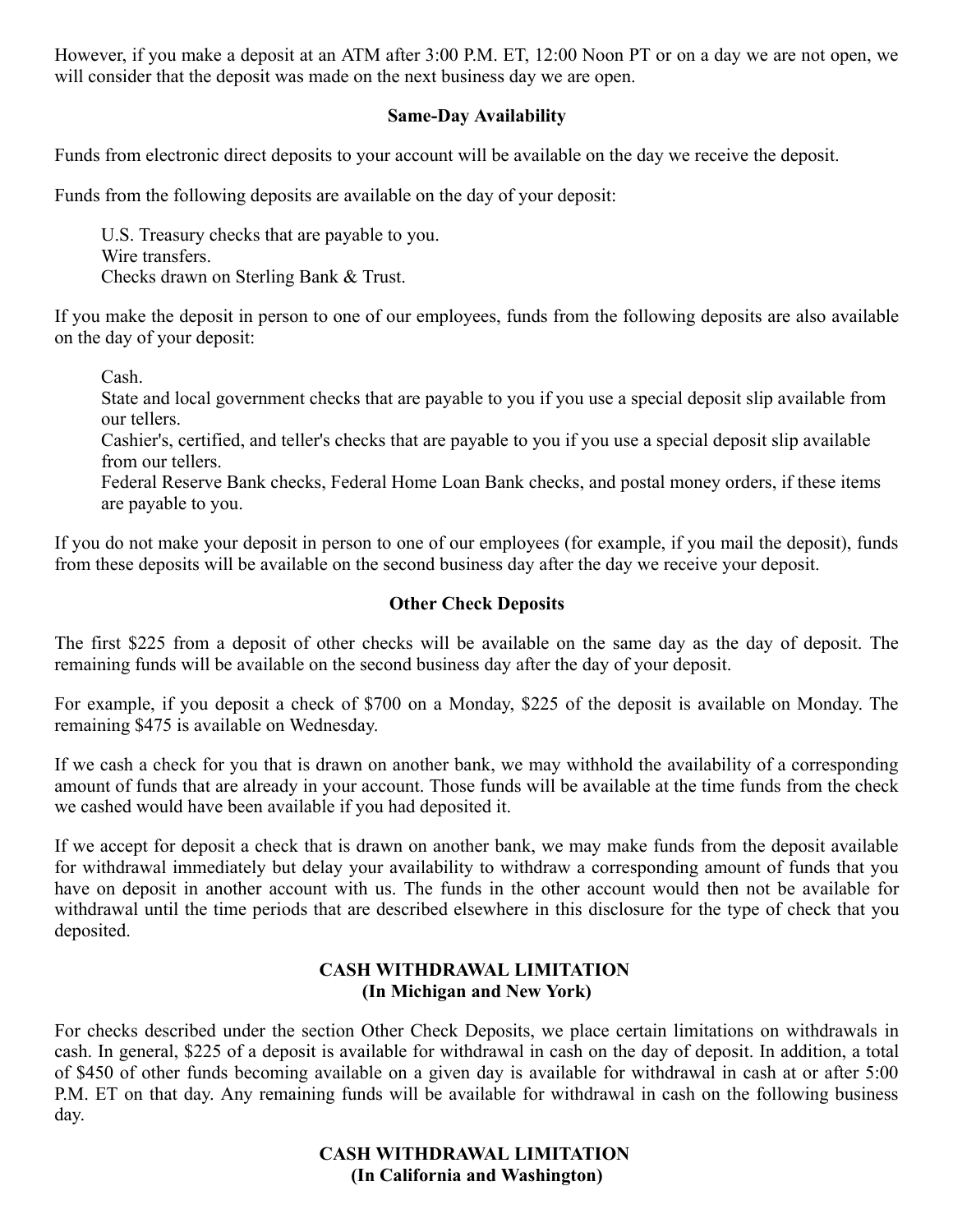For checks described under the section Other Check Deposits, we place certain limitations on withdrawals in cash. In general, \$225 of a deposit is available for withdrawal in cash on the day of deposit. In addition, a total of \$450 of other funds becoming available on a given day is available for withdrawal in cash at or after 5:00 P.M. PT on that day. Any remaining funds will be available for withdrawal in cash on the following business day.

## **LONGER DELAYS MAY APPLY**

Funds you deposit by check may be delayed for a longer period under the following circumstances:

We believe a check you deposit will not be paid. You deposit checks totaling more than \$5,525 on any one day. You redeposit a check that has been returned unpaid. You have overdrawn your account repeatedly in the last six months. There is an emergency, such as failure of computer or communications equipment.

We will notify you if we delay your ability to withdraw funds for any of these reasons, and we will tell you when the funds will be available. They will generally be available no later than the seventh business day after the day of your deposit.

You should ask us if you want to know when a particular deposit will be available for withdrawal.

## **CHECKS THAT MAY NOT BE COLLECTIBLE**

Occasionally, a check is given to us that we decide not to accept for deposit or payment because we doubt the collectibility of funds. When this happens, we will return the check to you. On other occasions, we will learn that a check we have accepted for deposit may not be honored. Should this happen, we will delay the availability of the deposit for a reasonable period of time until the check is either paid or returned. In all cases, we will notify you of the action we take.

## **DEPOSITS AT AUTOMATED TELLER MACHINES**

Our policy is to make funds you deposit at ATMs available as follows:

- 1. Certain deposits at ATMs we own or operate: Handled in our customary manner as described in the section entitled, "Determining the Availability of a Deposit".
- 2. Checks and any deposits made at ATMs we DO NOT own or operate: Any remaining funds from deposited checks or any deposits made at ATMs we do not own or operate will be available according to the schedule for Other Check Deposits listed above. All ATMs that we own or operate are identified as our machines.

#### **SUBSTITUTE CHECKS AND YOUR RIGHTS Important Information About Your Checking Account**

**What Is a Substitute Check?** To make check processing faster, federal law permits banks to replace original checks with "substitute checks." These checks are similar in size to original checks with a slightly reduced image of the front and back of the original check. The front of a substitute check states: "This is a legal copy of your check. You can use it the same way you would use the original check." You may use a substitute check as proof of payment just like the original check.

Some or all of the checks that you receive back from us may be substitute checks. This notice describes rights you have when you receive substitute checks from us. The rights in this notice do not apply to original checks or to electronic debits to your account. However, you have rights under other law with respect to those transactions.

#### **What Are My Rights Regarding Substitute Checks?**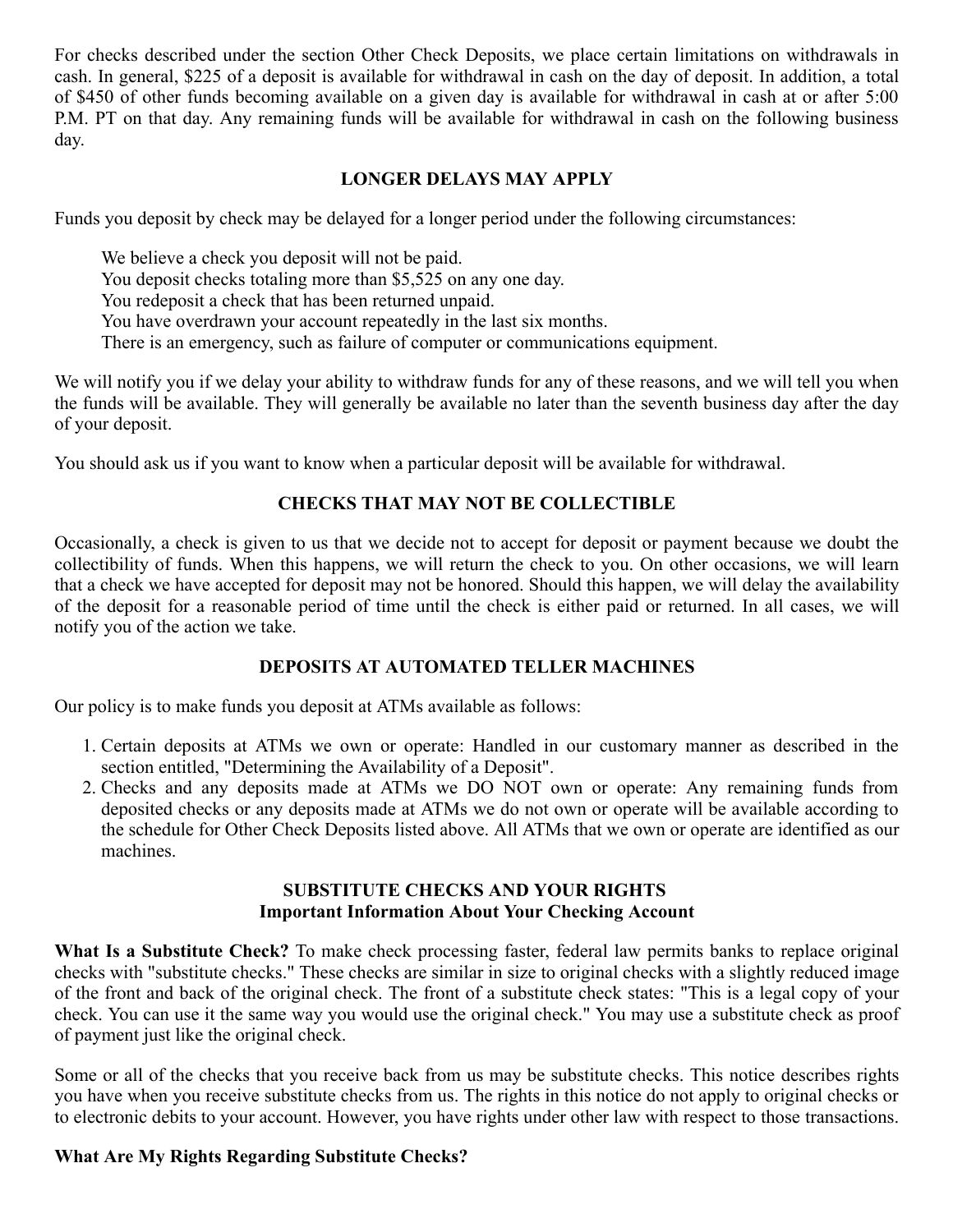In certain cases, federal law provides a special procedure that allows you to request a refund for losses you suffer if a substitute check is posted to your account (for example, if you think that we withdrew the wrong amount from your account or that we withdrew money from your account more than once for the same check). The losses you may attempt to recover under this procedure may include the amount that was withdrawn from your account and fees that were charged as a result of the withdrawal (for example, bounced check fees).

The amount of your refund under this procedure is limited to the amount of your loss or the amount of the substitute check, whichever is less. You also are entitled to interest on the amount of your refund if your account is an interest-bearing account. If your loss exceeds the amount of the substitute check, you may be able to recover additional amounts under other law.

If you use this procedure, you may receive up to \$2,500 of your refund (plus interest if your account earns interest) within 10 business days after we received your claim and the remainder of your refund (plus interest if your account earns interest) not later than 45 calendar days after we received your claim. We may reverse the refund (including any interest on the refund) if we later are able to demonstrate that the substitute check was correctly posted to your account.

## **How Do I Make a Claim for a Refund?**

If you believe that you have suffered a loss relating to a substitute check that you received and that was posted to your account, please contact us at (contact information, for example phone number, mailing address, e-mail address). You must contact us within 40 calendar days of the date that we mailed (or otherwise delivered by a means to which you agreed) the substitute check in question or the account statement showing that the substitute check was posted to your account, whichever is later. We will extend this time period if you were not able to make a timely claim because of extraordinary circumstances.

Your claim must include -

- A description of why you have suffered a loss (for example, you think the amount withdrawn was incorrect);
- An estimate of the amount of your loss;
- 
- An explanation of why the substitute check you received is insufficient to confirm that you suffered a loss; and
- A copy of the substitute check or the following information to help us identify the substitute check: the check number, the name of the person to whom you wrote the check, and the amount of the check.

# **TRUTH-IN-SAVINGS DISCLOSURE**

# **PERSONAL CHECKING ACCOUNT**

**Rate Information -** Your interest rate and annual percentage yield may change. **Frequency of rate changes -** We may change the interest rate on your account at any time. **Determination of rate -** At our discretion, we may change the interest rate on your account.

**Compounding and crediting frequency -** Interest will be compounded every month. Interest will be credited to your account every month.

**Minimum balance to avoid imposition of fees -** A below minimum balance fee will be imposed each monthly statement cycle if the average daily balance falls below minimum balance stated in our separate insert. The average daily balance is calculated by adding the principal in the account for each day of the period and dividing that figure by the number of days in the period.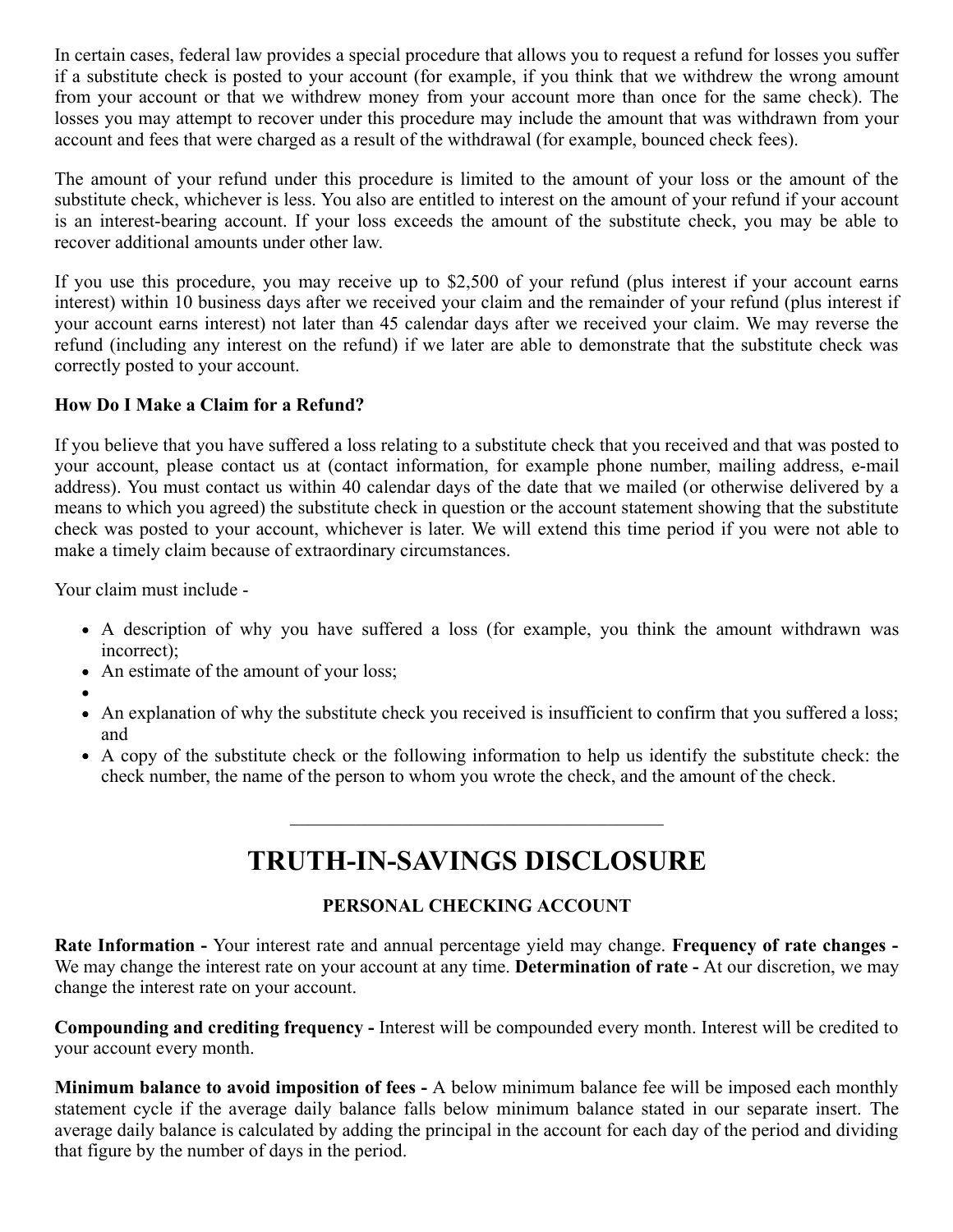**Daily balance computation method -** We use the daily balance method to calculate the interest on your account. This method applies a daily periodic rate to the principal in the account each day.

**Accrual of interest on noncash deposits -** Interest begins to accrue no later than the business day we receive credit for the deposit of noncash items (for example, checks).

#### **Additional information:**

Funds may be automatically transferred from a Sterling Bank and Trust Money Market account to a Sterling Bank and Trust checking account for the purpose of paying a check(s) clearing the checking account. Transfer of funds will be made in increments of \$50.00 and a fee may be assessed for each transfer, at the discretion of Sterling Bank and Trust.

The ownership of both the money market account and the checking account must be identical. Transfers are limited to the regulatory amount per statement cycle. Transfers in excess of the regulatory limit are subject to a service charge and may result in the closure of the money market account, forfeiture of transfer privileges, or loss of future interest on the account.

Please refer to our separate insert for opening balance requirements and any fees that may apply to this account.

## **STATEMENT SAVINGS ACCOUNT**

**Rate Information -** Your interest rate and annual percentage yield may change. **Frequency of rate changes -** We may change the interest rate on your account at any time. **Determination of rate -** At our discretion, we may change the interest rate on your account.

**Compounding and crediting frequency -** Interest will be compounded every quarter. Interest will be credited to your account every quarter.

**Daily balance computation method -** We use the daily balance method to calculate the interest on your account. This method applies a daily periodic rate to the principal in the account each day.

**Accrual of interest on noncash deposits -** Interest begins to accrue no later than the business day we receive credit for the deposit of noncash items (for example, checks).

#### **Transaction limitations:**

Please refer to "Important Regulation D Reminder Regarding Transaction Limitations" in this section.

#### **Additional information:**

Please refer to our separate insert for opening balance requirements and any fees that may apply to this account.

#### **PERSONAL MONEY MARKET ACCOUNT**

**Rate Information -** Your interest rate and annual percentage yield may change. **Frequency of rate changes -** We may change the interest rate on your account at any time. **Determination of rate -** At our discretion, we may change the interest rate on your account.

**Compounding and crediting frequency -** Interest will be compounded every month. Interest will be credited to your account every month.

**Daily balance computation method -** We use the daily balance method to calculate the interest on your account. This method applies a daily periodic rate to the principal in the account each day.

**Accrual of interest on noncash deposits -** Interest begins to accrue no later than the business day we receive credit for the deposit of noncash items (for example, checks).

#### **Transaction limitations:**

Please refer to "Important Regulation D Reminder Regarding Transaction Limitations" in this section.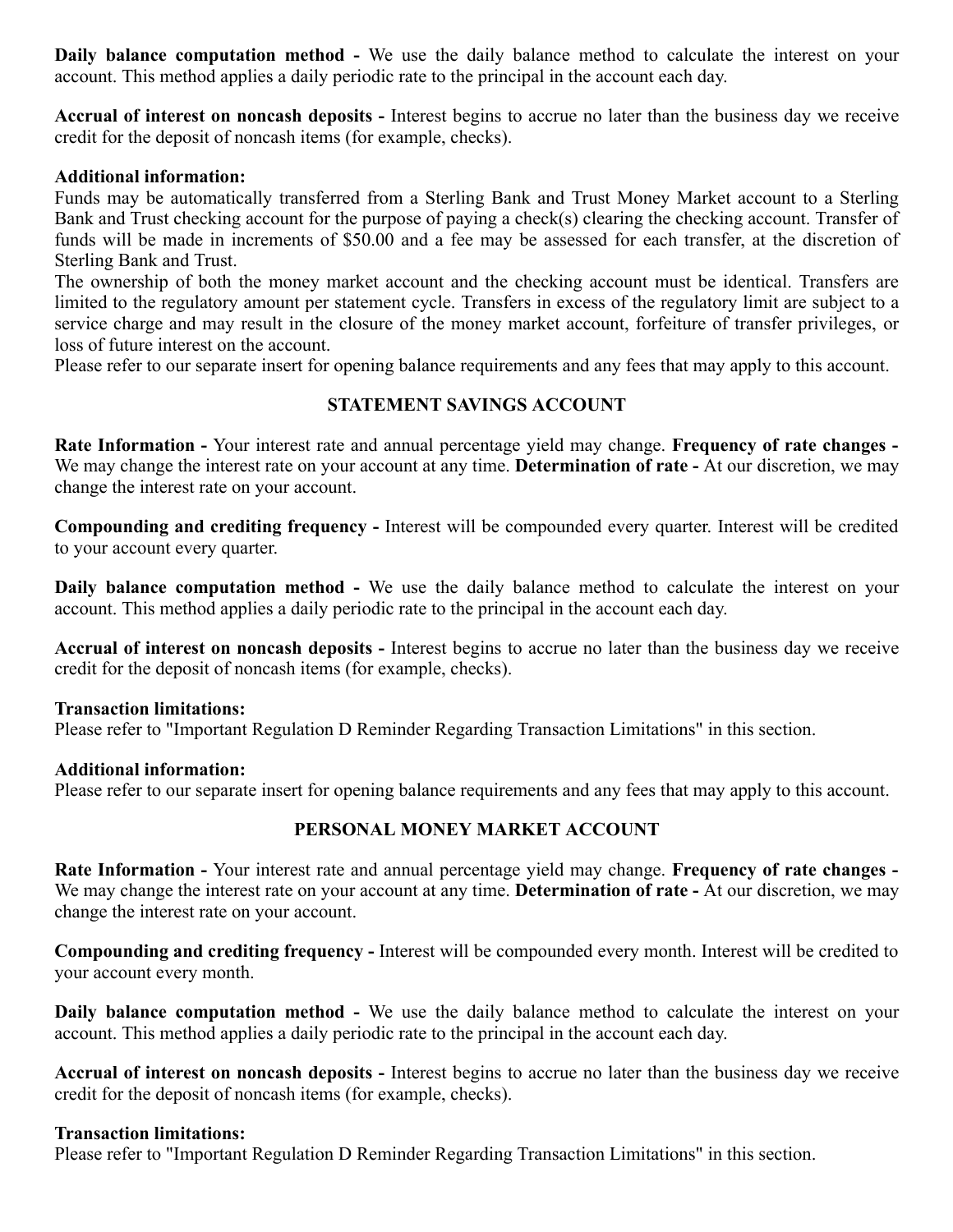#### **Additional information:**

Please refer to our separate insert for opening balance requirements and any fees that may apply to this account.

## **BUSINESS CHECKING ACCOUNT (NON INTEREST-BEARING)**

This account is not a consumer account to which Truth in Savings applies.

#### **Additional information:**

Please refer to our separate insert for opening balance requirements and any fees that may apply to this account.

#### **BUSINESS CHECKING AND MONEY MARKET ACCOUNT (INTEREST-BEARING)**

This account is not a consumer account to which Truth in Savings applies.

**Rate Information -** Your interest rate and annual percentage yield may change. **Frequency of rate changes -** We may change the interest rate on your account at any time. **Determination of rate -** At our discretion, we may change the interest rate on your account.

**Compounding and crediting frequency -** Interest will be compounded every month. Interest will be credited to your account every month.

**Daily balance computation method -** We use the daily balance method to calculate the interest on your account. This method applies a daily periodic rate to the principal in the account each day.

**Accrual of interest on noncash deposits -** Interest begins to accrue no later than the business day we receive credit for the deposit of noncash items (for example, checks).

#### **Transaction limitations:**

Please refer to "Important Regulation D Reminder Regarding Transaction Limitations" in this section.

#### **Additional information:**

Please refer to our separate insert for opening balance requirements and any fees that may apply to this account.

## **IMPORTANT REGULATION D REMINDER REGARDING TRANSACTION LIMITATIONS**

Federal regulation requires us to limit the number of withdrawal transactions from savings accounts and money market accounts. For these accounts, unlimited withdrawals may be performed when made:

- In person at any Sterling Bank & Trust Branch
- By ATM
- By mail
- Using a check payable to self (including an official check)
- By Wire transfer
- By preauthorized payment transfers to a Sterling Bank & Trust related loan account.

You may also make up to six (6) withdrawals per month in any combination of withdrawals to another account of yours or to a third party by:

- Online Banking
- Telebanking
- Automated Clearing House (ACH)
- Fax requests
- Automatic transfers (including payroll transfers and overdraft transfers)
- Official SBT check payable to a third party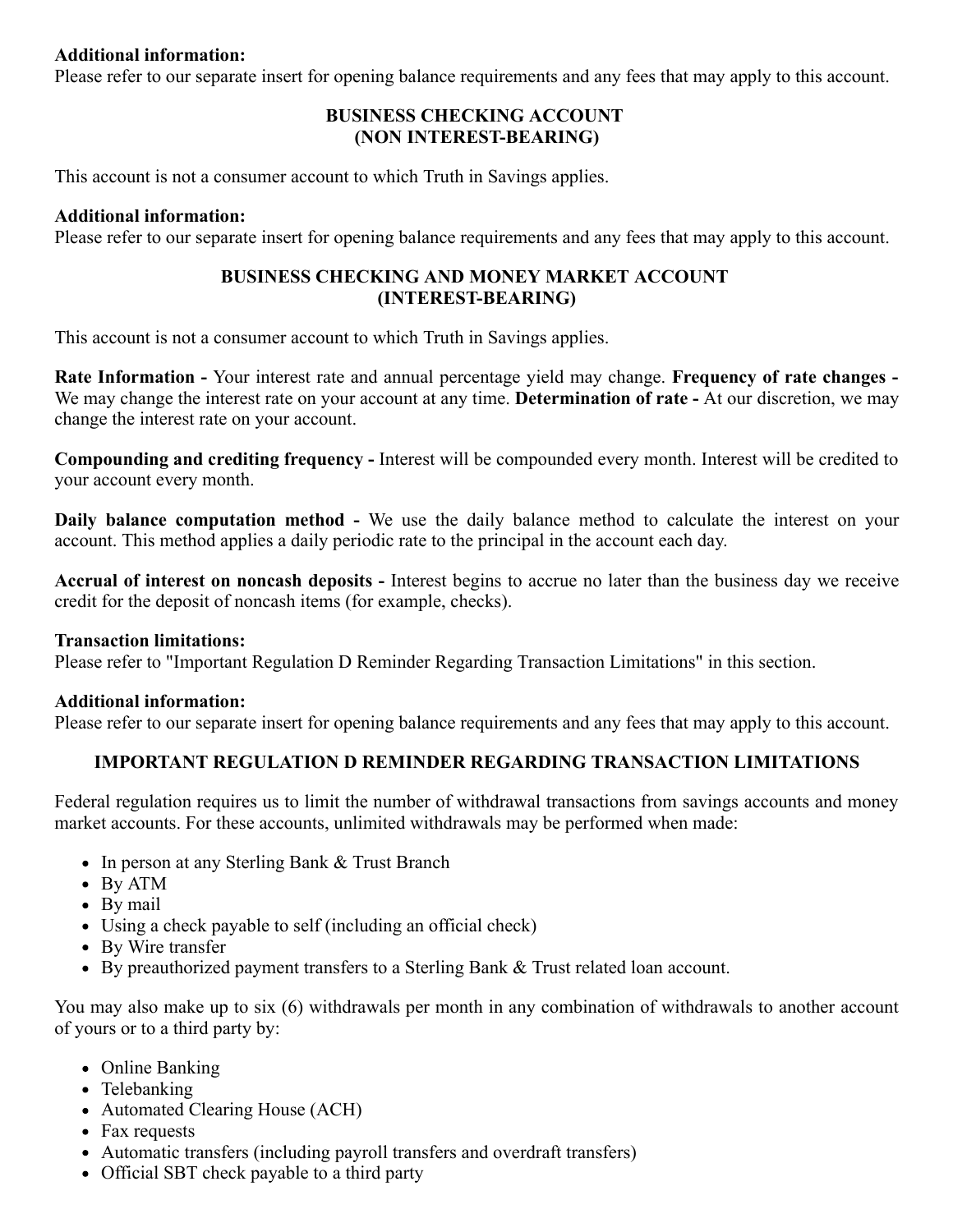• Merchant transactions with your debit card (also known as Point of Sale or POS)

After six (6) of these transactions, any further withdrawals against the account will be denied and the account may incur overdrafts and other fees.

To avoid these fees, you may wish to:

- Make insurance, utility, or other recurring payments electronically from your checking account instead of your savings account
- Consider direct deposit to your checking account and then transfer to your savings account as funds are available

## **TIME DEPOSIT**

Please refer to the actual certificate for information on rates, compounding, crediting and maturity.

Alternatively, you may choose to have interest paid to you by check or transferred to another account rather than credited to this account.

**Daily balance computation method -** We use the daily balance method to calculate the interest on your account. This method applies a daily periodic rate to the principal in the account each day.

**Accrual of interest on noncash deposits -** Interest begins to accrue on the first business day after the banking day you deposit noncash items (for example, checks).

## **Special Rules for Certificate of Deposit Accounts**

For the first 30 days your new Certificate of Deposit account is open, funds deposited by check will not be available for withdrawal for 30 calendar days.

## **Transaction limitations:**

You may not make any deposits into your account before maturity except during the grace period.

You may make withdrawals of principal from your account before maturity only if we agree at the time you request the withdrawal.

You can only withdraw interest before maturity if you make arrangements with us for periodic payments of interest in lieu of crediting.

**Early withdrawal penalties** (a penalty will be imposed for withdrawals before maturity) -

- If your CD has an original maturity of one to three months:
- The fee we will impose will equal 30 days interest on the amount withdrawn subject to penalty.
- If your CD has an original maturity of six months to less than one year: The fee we will impose will equal 90 days interest on the amount withdrawn subject to penalty.
- If your CD has an original maturity of one year to less than two years: The fee we will impose will equal 180 days interest on the amount withdrawn subject to penalty.
- If your CD has an original maturity of two years or more: The fee we will impose will equal 360 days interest on the amount withdrawn subject to penalty.

In certain circumstances such as the death or incompetence of an owner of this account, the law permits, or in some cases requires, the waiver of the early withdrawal penalty. Other exceptions may also apply, for example, if this is part of an IRA?or other tax-deferred savings plan.

We may impose early withdrawal penalties on a withdrawal from a time account even if you don't initiate the withdrawal. For instance, the early withdrawal penalty may be imposed if the withdrawal is caused by our setoff against funds in the account or as a result of an attachment or other legal process. We may close your account and impose the early withdrawal penalty on the entire account balance in the event of a partial early withdrawal.